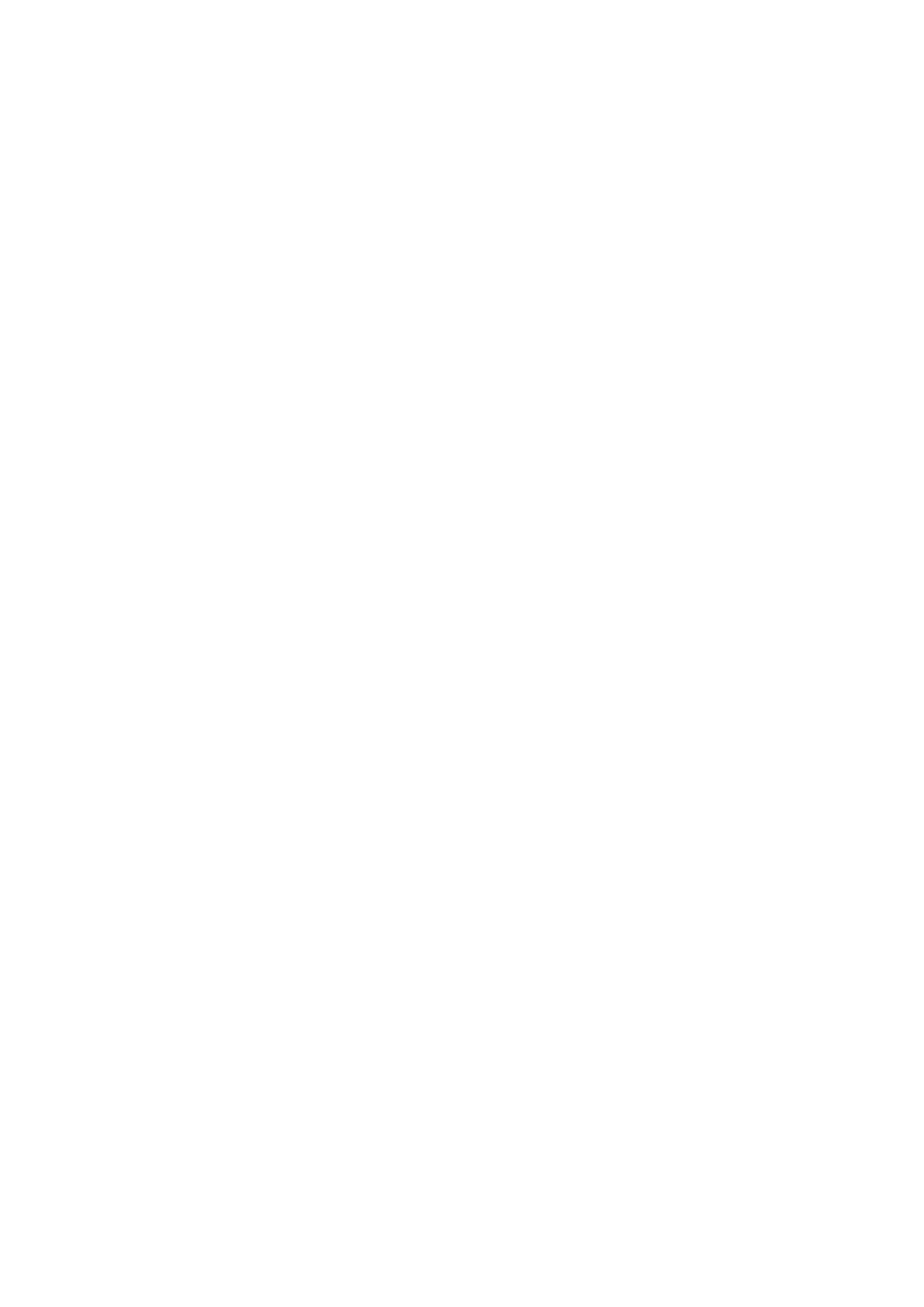# **TABLE OF CONTENTS**

### 

## 

#### 

| Craduates with Destarates avenueur | $\mathcal{L} \cap \mathcal{L} \cap \mathcal{L} \cap \mathcal{L} \cap \mathcal{L}$ |
|------------------------------------|-----------------------------------------------------------------------------------|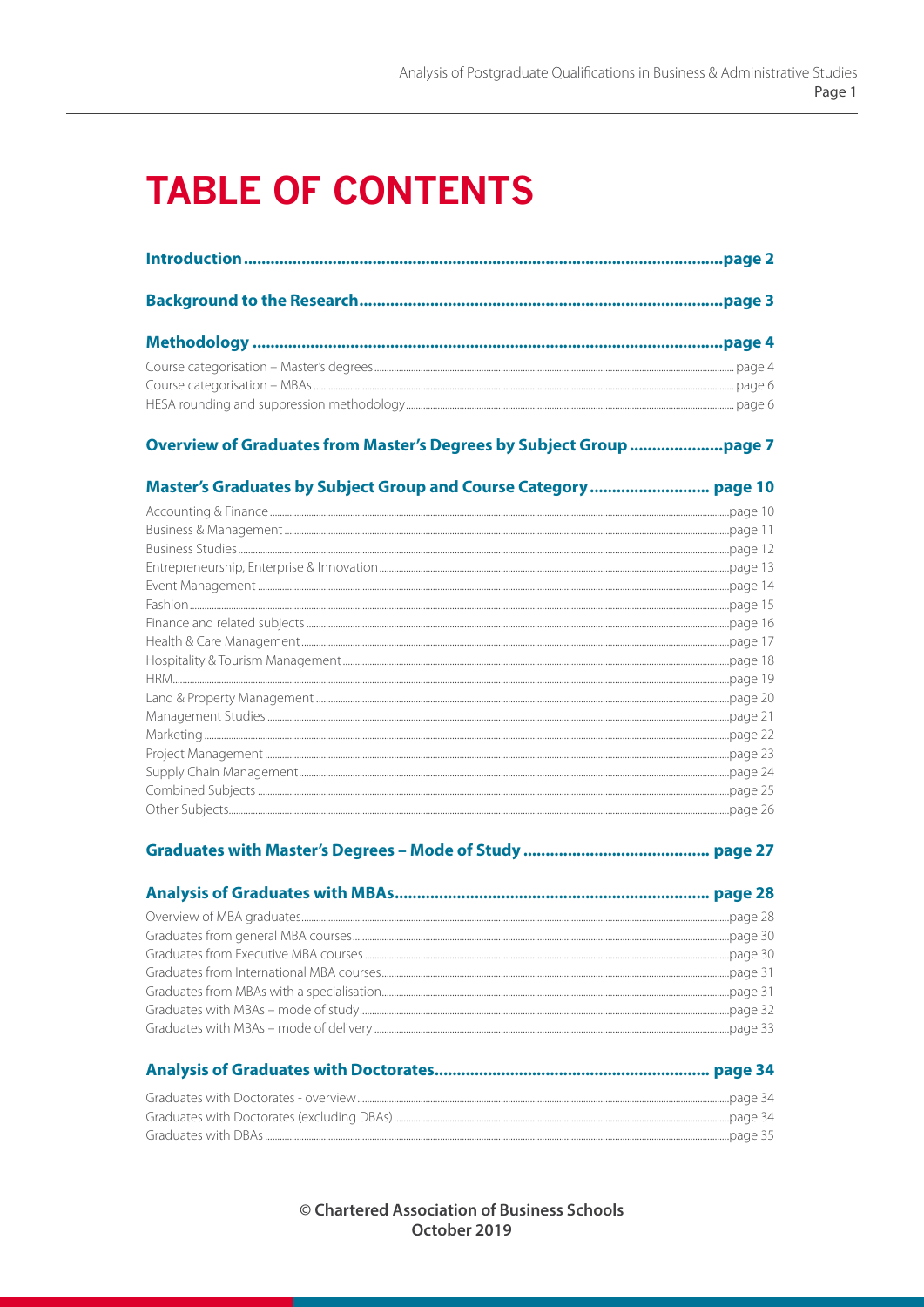# **INTRODUCTION**

This report offers detailed insights into postgraduate provision within business schools and significant changes at both subject and course level over the last three years. It also highlights the subject choices made by postgraduate students from the UK, EU and non-EU countries when choosing to study in a UK business school. The research also draws attention to the huge diversity in offerings at postgraduate level within Business & Administrative Studies, with many conventional business subjects being offered in combination with non-business subjects.

To achieve this we have undertaken a detailed analysis of the qualifications obtained by postgraduate students within the field of Business & Administrative Studies between 2015/16 and 2017/18. Using data from the Higher Education Statistics Agency (HESA), this report presents findings on the number of students graduating with Master's degrees, Master's of Business Administration (MBAs) and Doctorates by broad domicile.

The findings on students leaving with Master's degrees are categorised by both a broad subject group (e.g. Marketing) and a more detailed course-level category (e.g. Marketing Communications). The figures on students leaving with an MBA are shown at an overall level and also by type of MBA (e.g. Executive MBAs or MBAs with a specialisation). The section on Doctorates includes figures on students obtaining a Doctorate in Business Administration (DBA).

The report finds strong growth in graduates with Master's degrees (excluding MBAs) in Business & Administrative Studies from UK institutions. In 2015/16 there were 44,345 graduates with Master's degrees and this rose to 46,595 in 2016/17. The total increased again in 2017/18, reaching 49,835 graduates, 12% higher than two years ago.

Growth was particularly strong for UK domiciled graduates, increasing from 8,790 in 2015/16 to 11,120 in 2017/18 (+27%). Master's graduates from non-EU countries grew by 9%, from 30,630 in 2015/16 to 33,465 in 2017/18. Master's graduates from EU countries increased by 7%, from 4,925 in 2015/16 to 5,250 in 2017/18.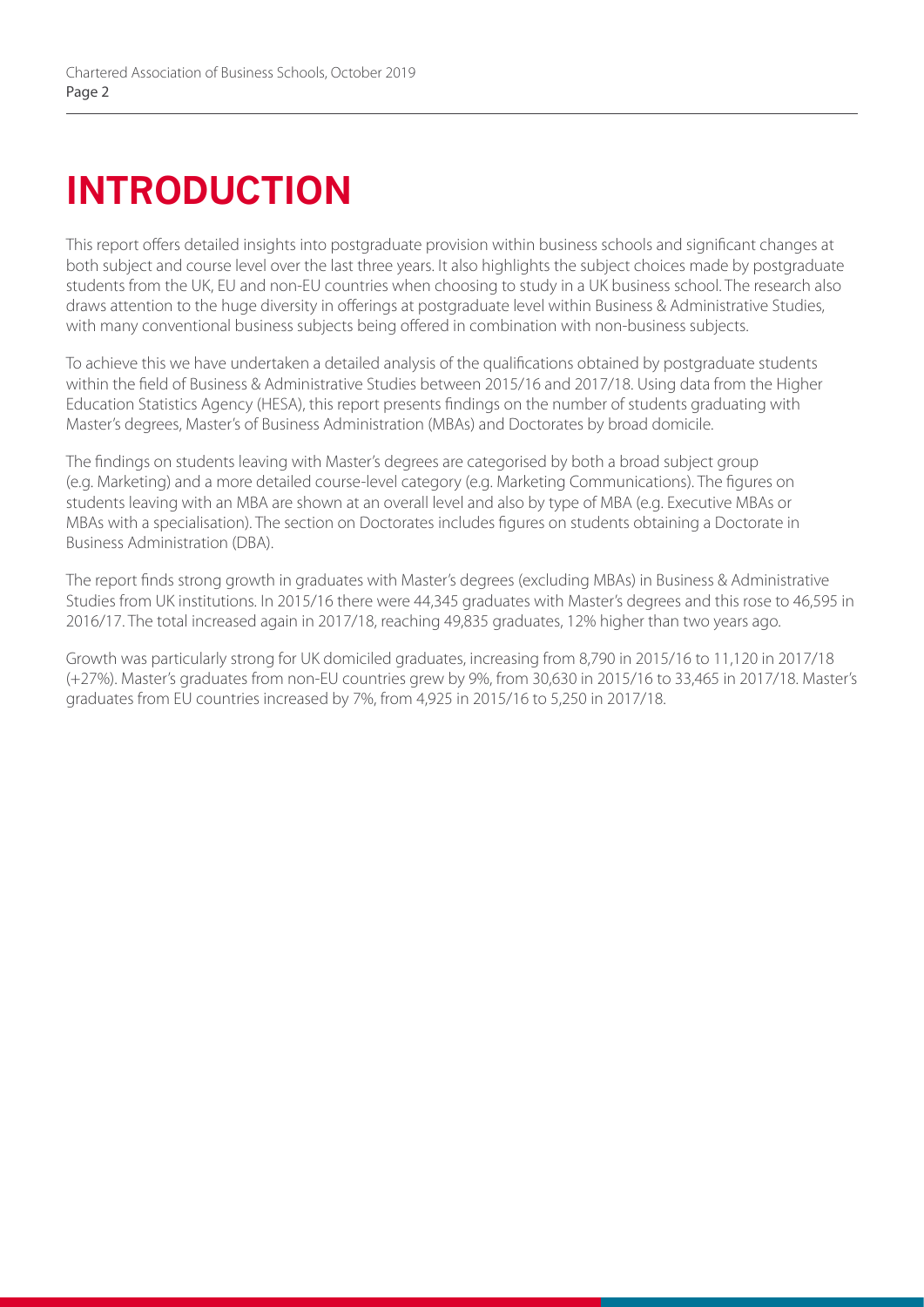# **BACKGROUND TO THE RESEARCH**

Approximately 188,000 students obtained a postgraduate qualification in Business & Administrative Studies, of which 76% obtained a Master's degree that combined coursework and a dissertation, and 11% left with an MBA.

These two qualifications together account for 87% of all the postgraduate qualifications obtained by students from within Business & Administrative Studies and will be the main focus of the analysis in this report. However, some reporting will also be provided on students leaving with Doctorates, most of whom are recorded within the D00 course code which refers to doctorate degrees that meet the criteria for a research-based higher degree.

The table below presents figures on the number of students in the UK leaving with a postgraduate qualification within the field of Business & Administrative Studies**<sup>1</sup>** by course aim**<sup>2</sup>** for the combined period of 2015/16 to 2017/18.

#### **Table 1:** Breakdown of students obtaining a postgraduate qualification in Business & Administrative Studies by course aim: 2015/16 to 2017/18**<sup>3</sup>**

| <b>Course aim code</b> | <b>Course aim</b>                                                                                                                                                      | <b>Number of graduates</b><br>2015/16 to 2017/18 | As % of total |
|------------------------|------------------------------------------------------------------------------------------------------------------------------------------------------------------------|--------------------------------------------------|---------------|
| M <sub>00</sub>        | Masters degree obtained typically by a<br>combination of coursework and thesis/<br>dissertation, that does not meet the criteria<br>for a research-based higher degree | 142,820                                          |               |
| M11                    | Master of Business Administration (MBA)                                                                                                                                | 20,875                                           | 11%           |
| M80                    | Other taught qualification at level M                                                                                                                                  | 7,640                                            | 4%            |
| M41                    | Diploma at level M                                                                                                                                                     | 6,930                                            | 4%            |
| M44                    | Certificate at level M<br>4,285                                                                                                                                        |                                                  | 2%            |
| D <sub>00</sub>        | Doctorate degree that meets the criteria for a<br>research-based higher degree                                                                                         | 3,730                                            | 2%            |
| Others                 | Others                                                                                                                                                                 | 1,835                                            | $1\%$         |
|                        | <b>Total</b>                                                                                                                                                           | 188,115                                          | 100%          |

**<sup>1</sup>** As defined by HESA's Joint Academic Coding System for subject classification.

**<sup>2</sup>**As defined by HESA's course aim code classifications.

#### **3 Source of data:**

 The data used in this report, unless otherwise stated, is from the Higher Education Statistics Agency, Student Qualifiers Records, 2015/16 to 2017/18. The analysis was undertaken by the Chartered Association of Business Schools in September 2019.

#### **Disclaimers:**

 Neither the Higher Education Statistics Agency Limited nor HESA Services Limited can accept responsibility for any inferences or conclusions derived by third parties from data or other information obtained from Heidi Plus. While the Chartered ABS strives to make the information in this report as accurate as possible, the Chartered ABS makes no claims, or guarantees about the accuracy or completeness of the data obtained from HESA.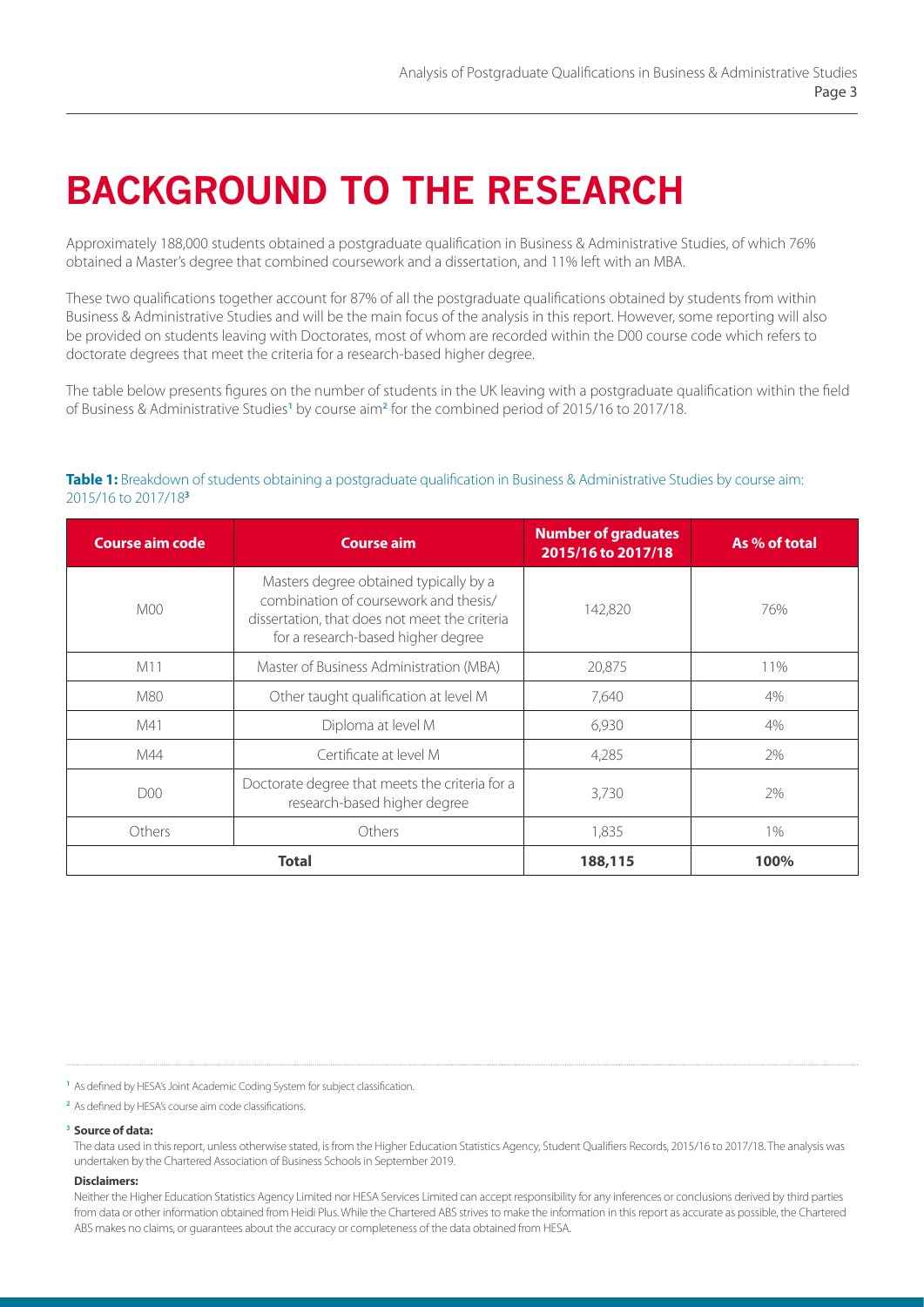# **METHODOLOGY**

To carry out this analysis the Chartered ABS used a bespoke dataset from HESA based on the Student Qualifiers Record. The dataset contained the following for each postgraduate course in the Joint Academic Coding System (JACS) subject area of Business and Administrative Studies for the period of 2015/16 to 2017/18:

- Subject of study (4 digit JACS code)
- Course title
- Course aim
- Number of student qualifiers by Full Person Equivalent and broad domicile

The four digit subject codes available under JACS offer an indication as to the primary concentration of a course (e.g. Marketing, Advertising, Accounting) but to determine more precisely the actual content it was necessary to use the course title to develop an appropriate categorisation.

## **Course categorisation – Master's degrees**

The data on qualifiers from Master's degrees (excluding MBAs) consists of 2,564 unique programme titles. Using the course title and 4 digit JACS code these were condensed into 493 different course-level categories. Courses that appear to combine two subjects in an approximate 50/50 split of course content have a category of 'X and Y' (e.g. *'Accounting & Finance'*) and courses that have a predominate focus on one subject with some specialisation in another have a category of 'X with Y' (e.g. *'Business Studies with Marketing'*). A second hierarchy was developed in which the 493 course-level categories were placed into 17 broader subject-level groupings which are shown in table 2 on the following page.

There were 451 courses which each had comparatively fewer numbers of graduates and these were consolidated into a broad group of *'Other Subjects'.* Examples of subjects included within this group are Information Systems, Risk Management, Creative Management and Security & Police Management.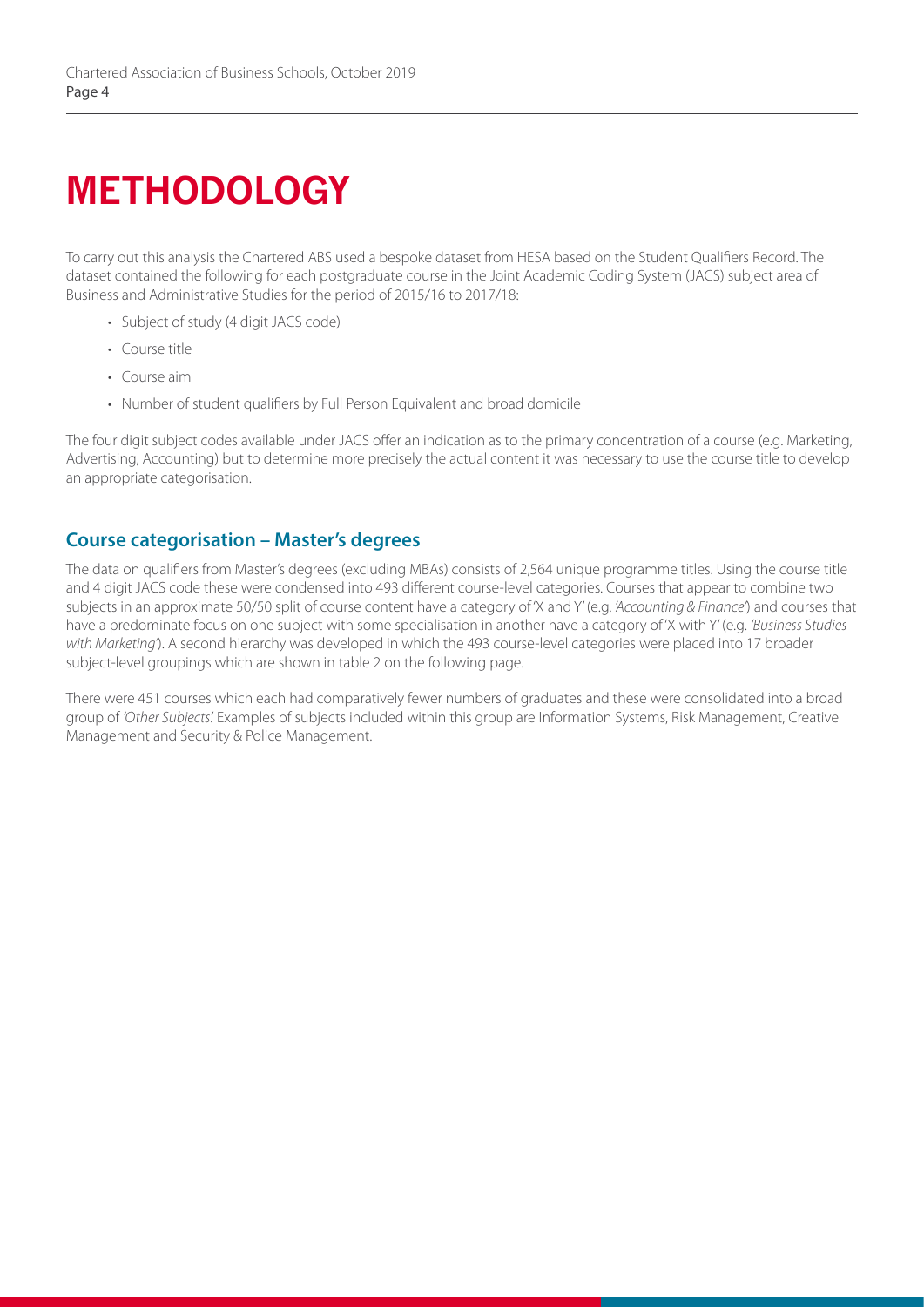| <b>Broad subject group</b>                                | <b>Examples of course-level categories</b><br>included           | <b>Total graduates</b><br>(2015/16 to<br>2017/18 | Graduates as %<br>of total | <b>Total unique</b><br>courses within<br>subject group |
|-----------------------------------------------------------|------------------------------------------------------------------|--------------------------------------------------|----------------------------|--------------------------------------------------------|
| Finance, Financial<br>Management, Banking &<br>Investment | Finance, Banking & Finance,<br>Investment Management             | 21,065                                           | 15%                        | 254                                                    |
| Combined Subjects                                         | Finance & Management Studies, Economics<br>& Finance             | 20,710                                           | 15%                        | 442                                                    |
| Management Studies                                        | International Management Studies,<br>Leadership & Management     | 17,745                                           | 13%                        | 267                                                    |
| Marketing                                                 | Marketing Management,<br>International Marketing                 | 15,950                                           | 11%                        | 209                                                    |
| Accounting & Finance                                      | International Accounting & Finance                               | 11,190                                           | 8%                         | 114                                                    |
| <b>HRM</b>                                                | International HRM,<br>HRM & Development                          | 11,015                                           | 8%                         | 171                                                    |
| Other                                                     | Information Systems, Creative Management,<br>Development Studies | 9,340                                            | 7%                         | 451                                                    |
| <b>Business Studies</b>                                   | International Business Studies,<br><b>Business Analytics</b>     | 9,060                                            | 6%                         | 129                                                    |
| Business & Management                                     | International Business & Management                              | 6,565                                            | 5%                         | 102                                                    |
| Project Management                                        | International Project Management                                 | 3,645                                            | 3%                         | 63                                                     |
| Entrepreneurship,<br>Enterprise & Innovation              | Entrepreneurship & Innovation, Innovation<br>Management          |                                                  | 2%                         | 52                                                     |
| Supply Chain<br>Management                                | International Supply Chain Management                            | 2,750                                            | 2%                         | 63                                                     |
| Hospitality & Tourism<br>Management                       | International Hospitality Management                             | 2,485                                            | 2%                         | 91                                                     |
| Health & Care<br>Management                               | Leading & Managing in Health & Care                              | 2,050                                            | $1\%$                      | 47                                                     |
| Land & Property<br>Management                             | Real Estate, Real Estate<br>- Finance & Investment               | 1,755                                            | 1%                         | 37                                                     |
| Fashion                                                   | International Fashion Retailing,<br>Fashion Management           | 1,420                                            | 1%                         | 27                                                     |
| Event Management                                          | International Event Management                                   | 1,195                                            | 1%                         | 45                                                     |
| <b>Total</b>                                              |                                                                  | 140,750                                          | 100%                       | 2,564                                                  |

### **Table 2:** Categorisation for Master's degrees and total graduates by subject group for 2015/16 to 2017/18**<sup>4</sup>**

**<sup>4</sup>**Qualifiers from MBA and DBA courses that are recorded under the Master's degree course aim code (M00) are excluded from the above table and therefore the total number of graduates is slightly less than recorded for the M00 course aim code in table 1.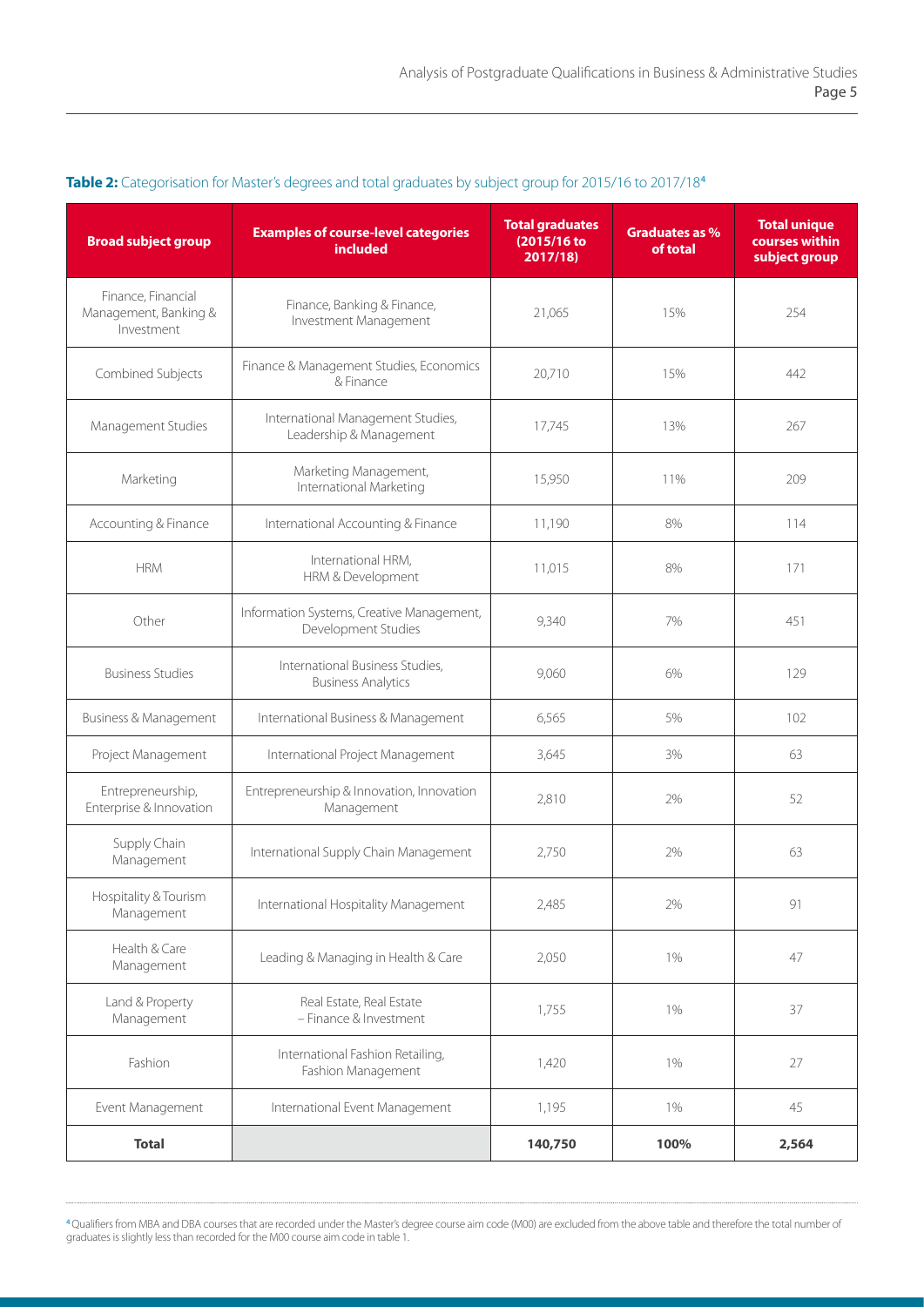The *'Other'* subject group accounts for 9,340 graduates from a diverse range of courses, some of which are quite specialised, such as Information Systems and Risk Management.

The subject group of Combined Subjects has the second highest number of graduates, which reflects the fact that Master's courses in business frequently combine distinct subjects and the number of permutations is vast. To accommodate this scale of diversity courses that combine two fairly distinct fields within Business & Administrative Studies (e.g. Finance & Management) have been placed within the Combined Subjects category. Courses that combine two business-related fields that are closely related (e.g. Accounting & Finance) are placed within the appropriate broad subject group.

## **Course categorisation – MBAs**

There is much less variation in MBA course titles in comparison to other Master's degrees but many of the programmes do include a specialisation in a particular field. Table 3 provides a breakdown of the number of graduates by general MBAs, Executive MBAs, International MBAs, and those with a specialisation. Within the main analysis section, more detail is given as to the specific courses contained within the *'MBAs with specialisation'* category and the number of graduates. This includes MBAs with a focus on subjects such as Finance or Marketing.

#### Table 3: Categorisation for MBAs and total graduates by category for 2015/16 to 2017/18

| MBA course category      | Total graduates (2015/16 to 2017/18) | As % of total |
|--------------------------|--------------------------------------|---------------|
| MBAs - General           | 15.020                               | 67%           |
| MBAs with specialisation | 2,840                                | 13%           |
| Executive MBAs           | 2,415                                | 11%           |
| International MBAs       | 2.130                                | 9%            |
| <b>Total</b>             | 22,405                               | 100%          |

## **HESA rounding and suppression methodology**

As the data in this report refers to the number of students graduating from courses it uses the HESA rounding and suppression methodology to anonymise statistics. This means that numbers referring to students are rounded to the nearest multiple of 5 and any number less than 2.5 is rounded to 0. Any form of percentages based on less than 22.5 individuals are not published. Due to the application of the rounding methodology, the sub-totals of a category may not correspond precisely to the sum of the total.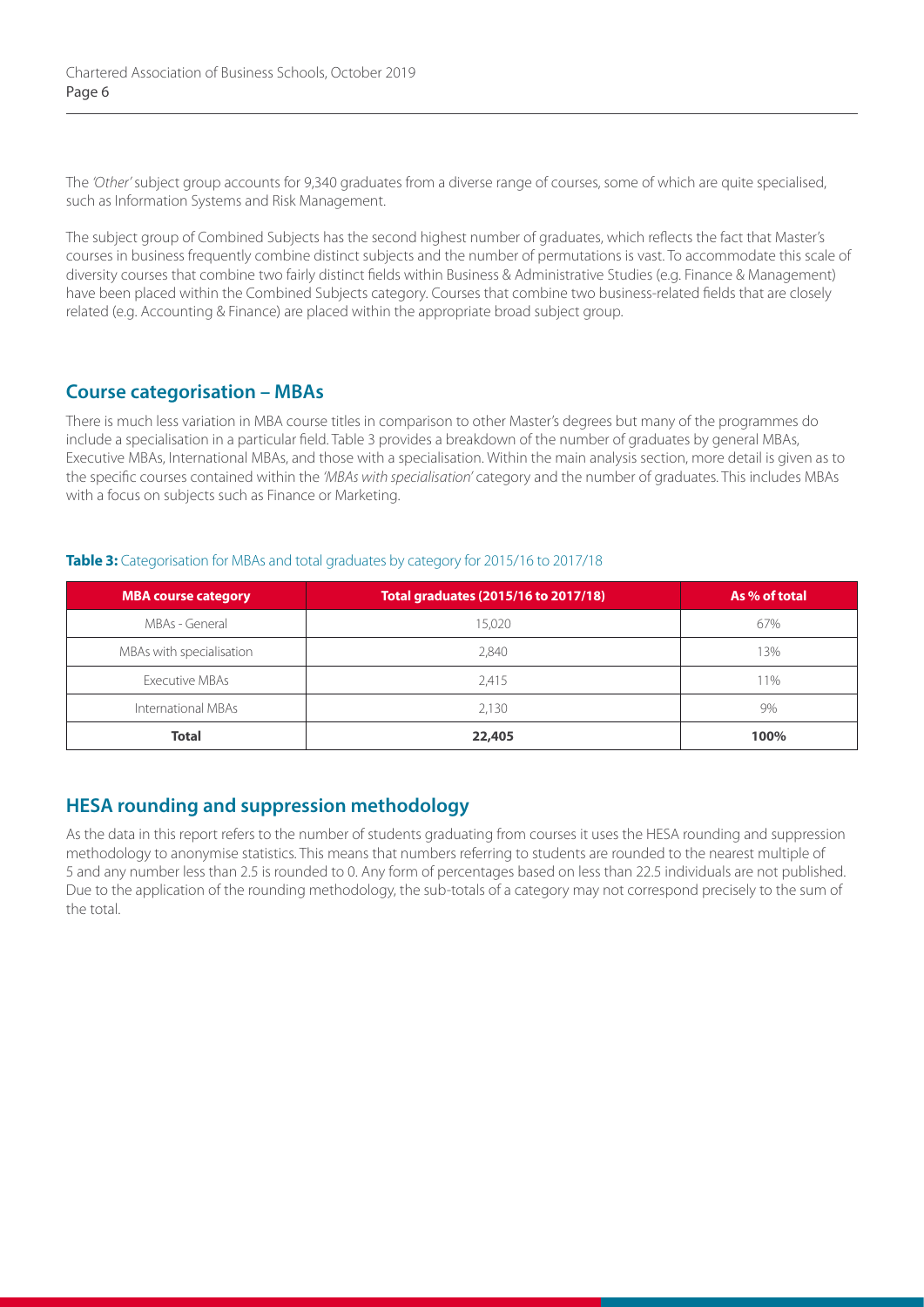# **OVERVIEW OF GRADUATES FROM MASTER'S DEGREES BY SUBJECT GROUP**

This section offers an overview of findings at the level of the constituent subject groups within Business & Administrative Studies. It looks at the change in the number of Master's degree graduates over the last two years, the proportion of graduates by student domicile, and the extent of course provision that adopts an international perspective.

**Figure 1:** % change in graduates with Master's degrees in Business & Administrative Studies by subject group: 2015/16 to 2017/18



There were increases in graduates from Master's courses for the vast majority of subjects over the last two years, with growth being particularly strong in certain fields. The subject group of Entrepreneurship, Enterprise and Innovation has seen by far the biggest increase in graduates, increasing by 74% since 2015/16. Other subjects recording big increases are Land & Property Management (+34%), Finance (+22%), Project Management (+17%) and Marketing (+15%).

Interesting to note is that the *'Combined Subjects'* category - which refers to courses comprised of content from several different fields - has recorded an increase in graduates (+19%), as have courses in the *'Other'* category (+21%), which includes those in subjects that are quite niche and specialised. Only four subject groups recorded a decline in Master's degree graduates in the last two years, with the largest falls seen in Hospitality & Tourism Management (-31%) and Event Management (-12%).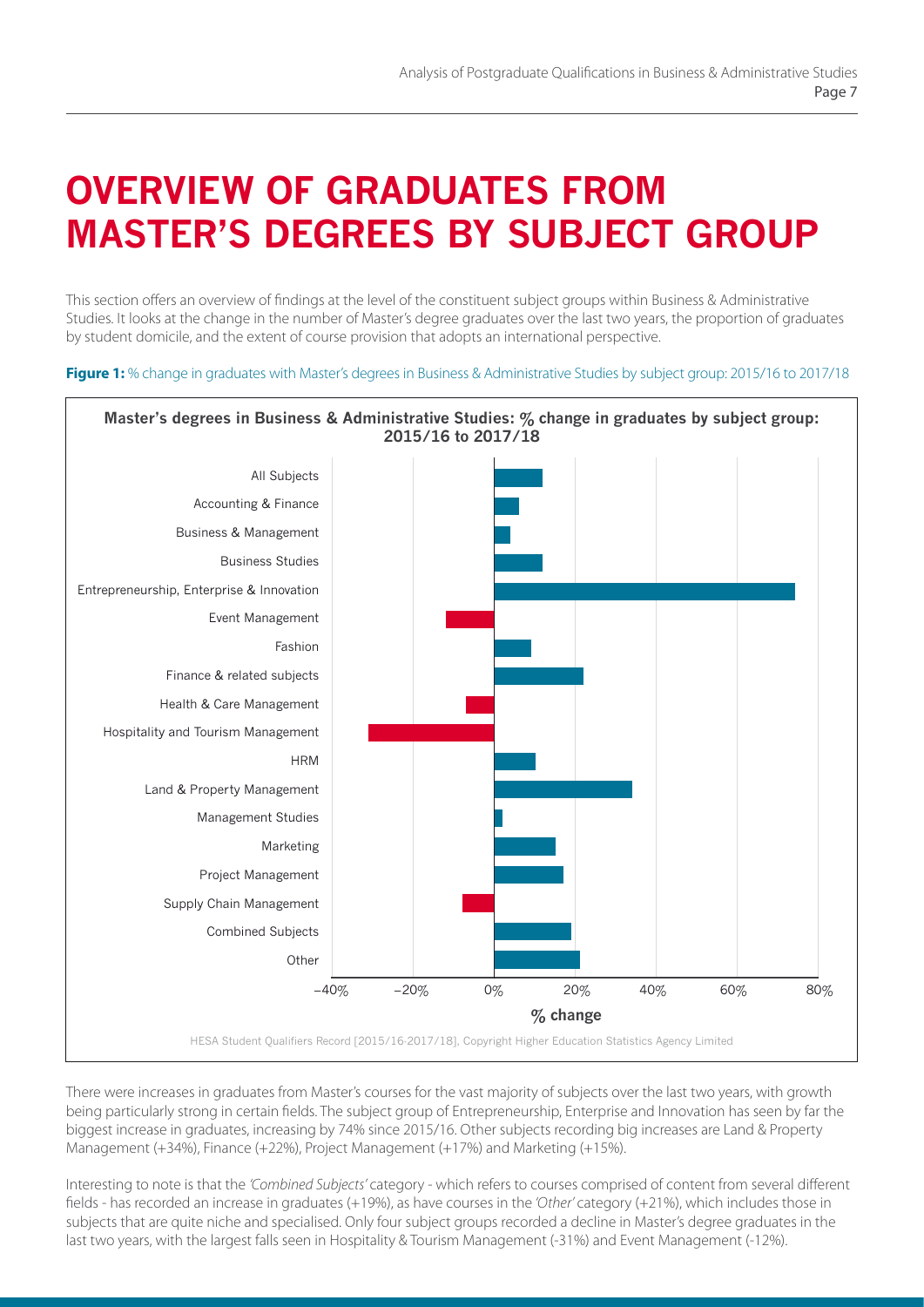#### **Figure 2:** Master's degrees in Business & Administrative Studies: % of graduates by subject group and domicile: 2015/16 to 2017/18 combined



Across all subjects non-EU international students constitute the bulk of graduates from Master's courses in the overall field of Business & Administrative Studies, representing 69% of the total over the combined period of 2015/16 to 2017/18. In contrast UK students comprised 21% of graduates, and students from the EU 10%. The subjects with the highest proportion of graduates from non-EU international countries are Accounting & Finance (83%), Fashion (79%), Finance & related subjects (79%), Business Studies (76%), and Hospitality & Tourism Management (74%).

Health & Care Management and Land & Property Management are the only subjects where non-EU students did not comprise at least half of the graduates over the last three years. For these two subjects the majority of graduates were from the UK, representing 88% and 65%, respectively, of the total. Other subjects which have a relatively larger share of graduates from the UK are HRM (39%), Project Management (38%), *'Other'* (37%), and Event Management (24%). For most subjects EU students represent less than 15% of graduates. The subjects with the largest share of graduates from the EU are Event Management (18%), Supply Chain Management (16%), and Business & Management (15%).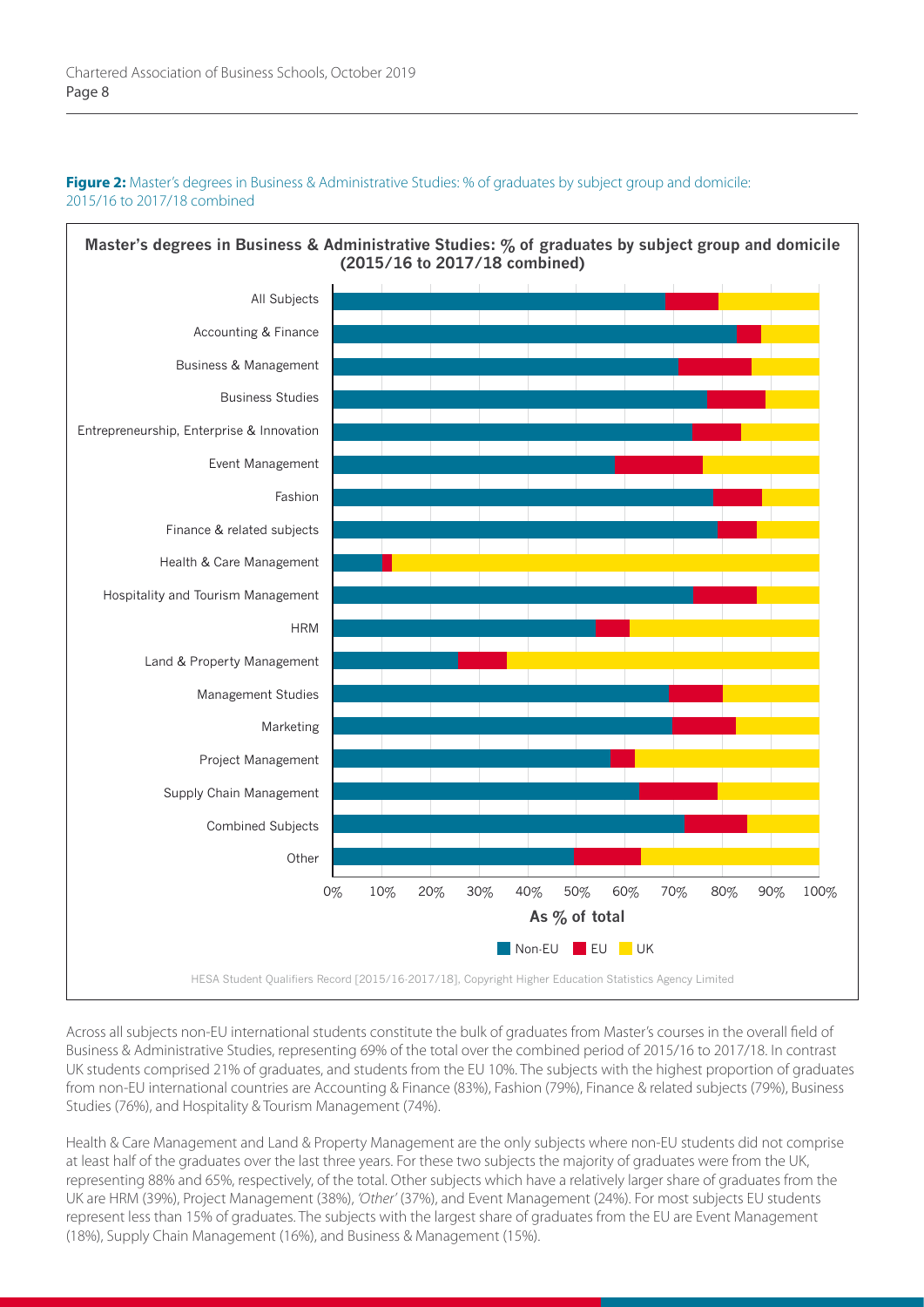**Figure 3:** Master's degrees in Business & Administrative Studies: % of graduates from courses with an international focus by subject group: 2015/16 to 2017/18

# **Master's degrees in Business & Administrative Studies: % of graduates from courses with an international focus by subject group (2015/16 to 2017/18 combined)**



Across all Business & Administrative Studies subjects there were 590 Master's courses that had an international focus as indicated by course title and these accounted for 25% of all graduates over the last three years. Some subject groups have a particularly high proportion of postgraduates obtaining a Master's degree with an international focus: Hospitality & Tourism Management (67%), Business Studies (67%), Fashion (62%), Business & Management (61%), and Event Management (54%).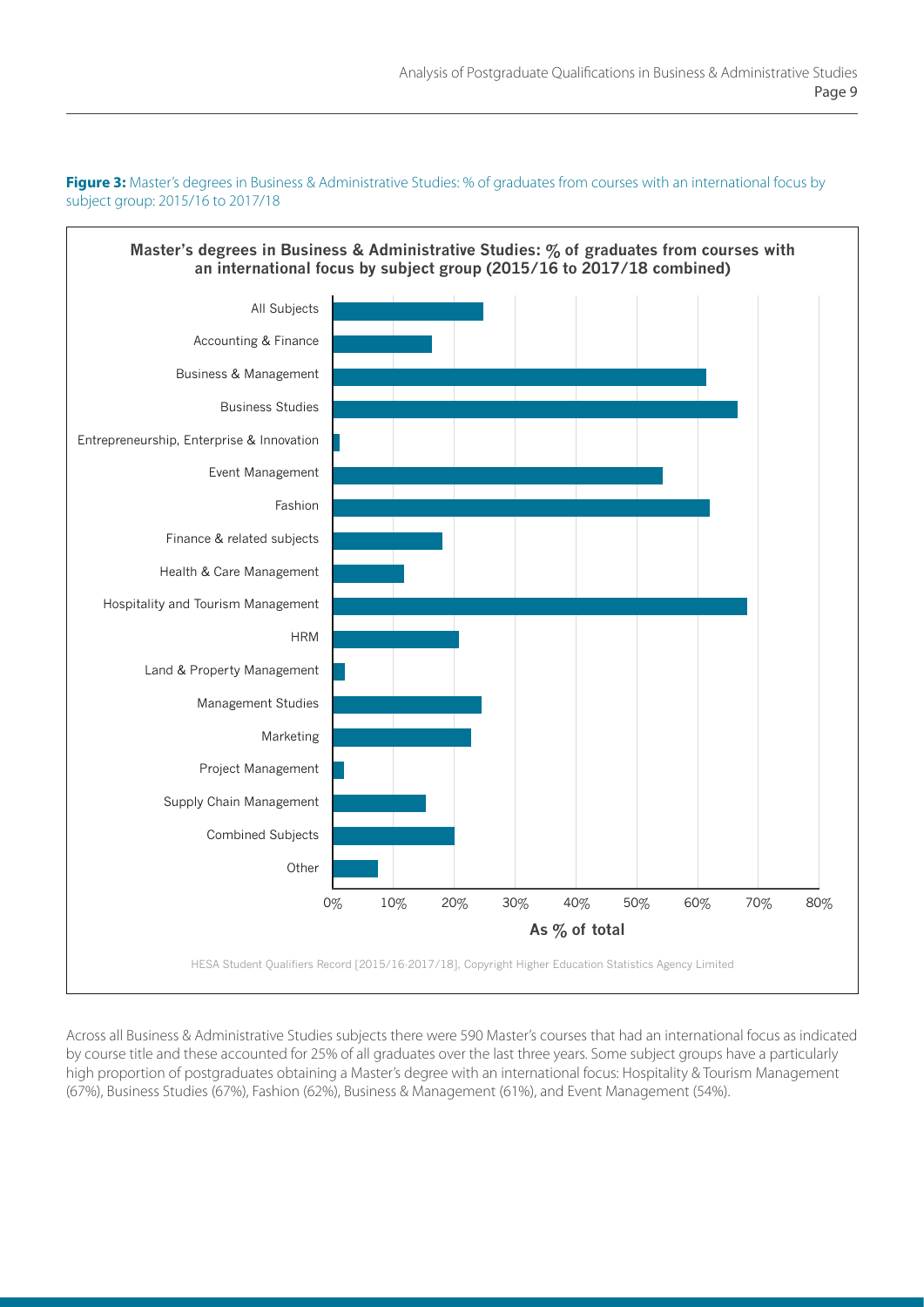# **MASTER'S GRADUATES BY SUBJECT GROUP AND COURSE CATEGORY**

We will now take a more detailed look at the findings by subject group for the three years of 2015/16 to 2017/18, including by student domicile. Where possible, insights will be offered as to the changes in the number of graduates at the level of course category.

# **Accounting & Finance**

| <b>Domicile</b> | 2015/16 | 2016/17 | 2017/18 | <b>Total: 2015/16 to</b><br>2017/18 | % change 2015/16<br>to 2017/18 |
|-----------------|---------|---------|---------|-------------------------------------|--------------------------------|
| UK              | 425     | 385     | 510     | 1,320                               | 20%                            |
| EU              | 210     | 180     | 175     | 565                                 | $-17%$                         |
| Non-EU          | 2,935   | 3,265   | 3,105   | 9.305                               | 6%                             |
| <b>Total</b>    | 3,570   | 3,830   | 3,790   | 11,190                              | 6%                             |

**Table 4:** Annual graduates with Master's degrees in Accounting & Finance by domicile (2015/16 to 2017/18)

Total graduates from Master's courses in Accounting & Finance grew by 6% in the last two years, with those from the UK recording the biggest increase (+20%). In contrast the number of graduates from the EU obtaining a Master's degree in Accounting & Finance fell by -17%. Graduates from non-EU countries increased by 6%.

#### **Table 5:** Graduates with Master's degrees in Accounting & Finance by domicile and course category (2015/16 to 2017/18 combined)

| <b>Course Category</b>             | <b>UK</b> | UK $%$ of<br>total | EU  | EU % of<br>total | <b>Non-EU</b> | Non-EU %<br>of total | <b>Total</b> |
|------------------------------------|-----------|--------------------|-----|------------------|---------------|----------------------|--------------|
| Accounting & Finance               | 780       | 59%                | 390 | 69%              | 6.770         | 73%                  | 7,940        |
| International Accounting & Finance | 140       | $1\%$              | 75. | ' 3%             | .440          | 15%                  | 1,650        |
| Accounting                         | 210       | 16%                | 60  | 11%              | 615           | 7%                   | 880          |
| <b>Actuarial Science</b>           | 185       | 14%                | 40  | 7%               | 375           | 4%                   | 595          |

A total of 7,940 students left university with a Master's degree specifically focused on Accounting & Finance over the last three years, demonstrating the prevalence of this particular course. In addition a total of 1,650 students obtained an Accounting & Finance Master's with an international focus. Master's degrees with Accounting as a standalone subject are much less common, with less than 1,000 graduates since 2015/16.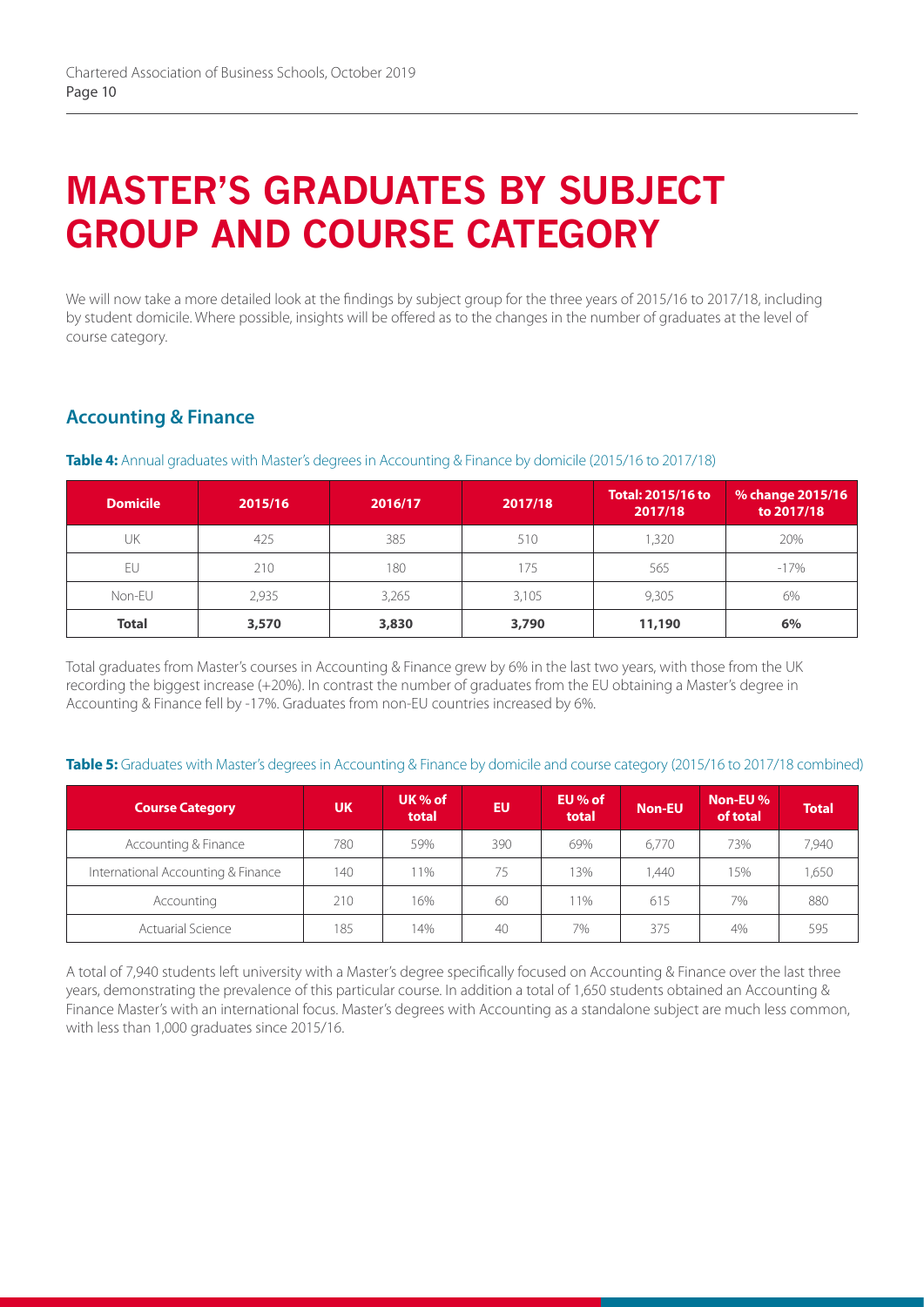## **Business & Management**

#### **Table 6:** Annual graduates with Master's degrees in Business & Management by domicile (2015/16 to 2017/18)

| <b>Domicile</b> | 2015/16 | 2016/17 | 2017/18 | <b>Total: 2015/16 to</b><br>2017/18 | % change 2015/16<br>to 2017/18 |
|-----------------|---------|---------|---------|-------------------------------------|--------------------------------|
| UK              | 230     | 260     | 460     | 950                                 | 100%                           |
| EU              | 340     | 295     | 325     | 960                                 | $-4%$                          |
| Non-EU          | ,630    | .525    | ,500    | 4,655                               | $-8%$                          |
| <b>Total</b>    | 2,200   | 2,080   | 2,285   | 6,565                               | 4%                             |

For Master's degrees focused specifically on Business & Management the total graduates increased by 4% in the last three years which is entirely attributable to the doubling in the number from the UK. Students from EU and non-EU international countries leaving with a Master's in Business & Management declined by 4% and 8%, respectively.

#### **Table 7:** Graduates with Master's degrees in Business & Management by domicile and course category (2015/16 to 2017/18 combined)

| <b>Course Category</b>                                                                                                                             | <b>UK</b> | UK $%$ of<br>total | EU  | EU % of<br>total | <b>Non-EU</b> | Non-EU %<br>of total | <b>Total</b> |
|----------------------------------------------------------------------------------------------------------------------------------------------------|-----------|--------------------|-----|------------------|---------------|----------------------|--------------|
| International Business & Management                                                                                                                | 470       | 49%                | 485 | 50%              | 2,690         | 58%                  | 3,650        |
| Business & Management                                                                                                                              | 375       | 39%                | 385 | 39%              | 1,600         | 34%                  | 2,355        |
| International Business & Management<br>with other subjects (other includes<br>Entrepreneurship, Finance, HRM,<br>Marketing and Project Management) | 80        | 8%                 | 65  | 7%               | 240           | 5%                   | 380          |
| Business & Management with other<br>subjects (other includes Accounting,<br>Entrepreneurship and Marketing)                                        | 30        | 3%                 | 30  | 3%               | 125           | 3%                   | 180          |

Business & Management courses with either an international focus or as a standalone subject account for 90% of the graduates from this subject group. Both variants are frequently combined with other subjects, in particular Marketing, Project Management, Finance and HRM. The numbers of graduates from these specific courses are too small to report individually and are therefore displayed at a consolidated level in table 7.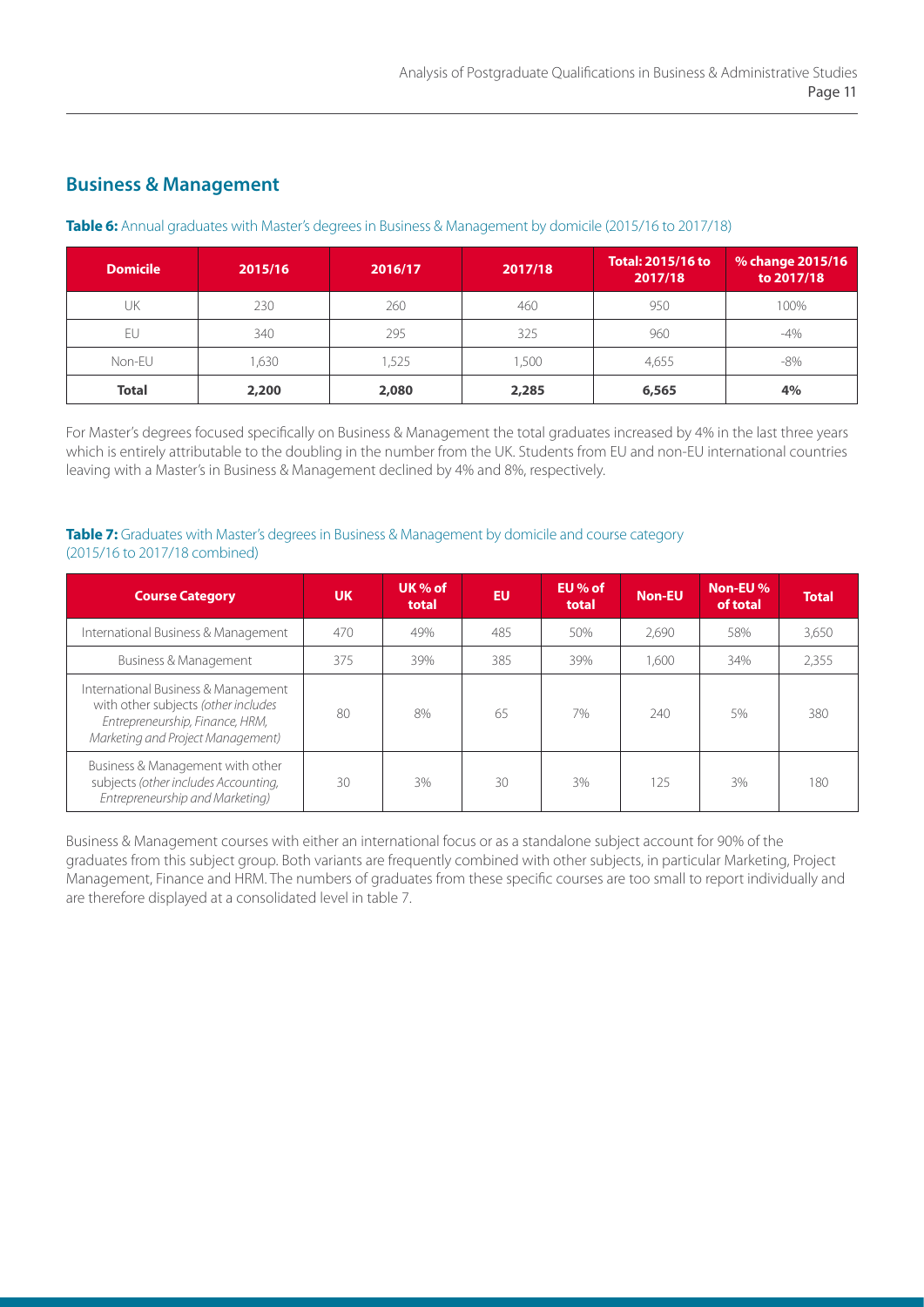## **Business Studies**

| <b>Domicile</b> | 2015/16 | 2016/17 | 2017/18 | <b>Total: 2015/16 to</b><br>2017/18 | % change 2015/16<br>to 2017/18 |
|-----------------|---------|---------|---------|-------------------------------------|--------------------------------|
| UK              | 260     | 330     | 430     | 020,                                | 65%                            |
| EU              | 360     | 360     | 395     | 1.115                               | 10%                            |
| Non-EU          | 2,235   | 2,315   | 2,375   | 6,925                               | 6%                             |
| <b>Total</b>    | 2,855   | 3,005   | 3,200   | 9,060                               | 12%                            |

**Table 8:** Annual graduates with Master's degrees in Business Studies by domicile (2015/16 to 2017/18)

Students attaining Master's degrees in the subject of Business Studies increased by 12% between 2015/16 to 2017/18, driven by growth in graduates from the UK (+65%). Modest growth is also seen in graduates from EU and non-EU countries.

### **Table 9:** Graduates with Master's degrees in Business Studies by course category (2015/16 to 2017/18 combined)

| <b>Course Category</b>                                                                                                   | <b>Total (all domiciles)</b> |
|--------------------------------------------------------------------------------------------------------------------------|------------------------------|
| International Business Studies                                                                                           | 5,745                        |
| Business Studies with Accounting & Finance                                                                               | 450                          |
| Business Studies with Marketing Management                                                                               | 405                          |
| <b>Business Analytics</b>                                                                                                | 390                          |
| <b>Business Studies</b>                                                                                                  | 375                          |
| <b>Business Studies with Financial Management</b>                                                                        | 315                          |
| Business Analytics with Risk Management                                                                                  | 245                          |
| Business Studies with other (other includes Consulting, Organisation<br>Science and Consumer Psychology)                 | 220                          |
| <b>Business Analysis</b>                                                                                                 | 205                          |
| Business Studies with International Management                                                                           | 200                          |
| Others (includes Business Studies courses with specialisations in<br>Computer Science, HRM and International Management) | 505                          |

*Note: As many of the courses in this subject group have small numbers of graduates for some student domiciles, the figures in table 9 are displayed for graduates at the aggregate level only.* 

Within this subject group Business Studies Master's courses with an international focus represent by far the highest number of graduates across all domiciles at 5,745 over the last three years. This is around 15 times greater than the number of students obtaining a Business Studies Master's degree with a more general focus. Master's courses in Business Studies with a specialisation are prevalent, with Accounting & Finance, Financial Management and Marketing, making up the largest number of graduates.

Master's degrees in Business Analytics accounted for 390 graduates between 2015/16 and 2017/18 and a further 245 students obtained a Master's in Business Analytics with Risk Management. The number of graduates with a Business Analytics Master's increased by 200% in the last two years and those leaving with a Master's in Business Studies with Financial Management has grown nearly five-fold.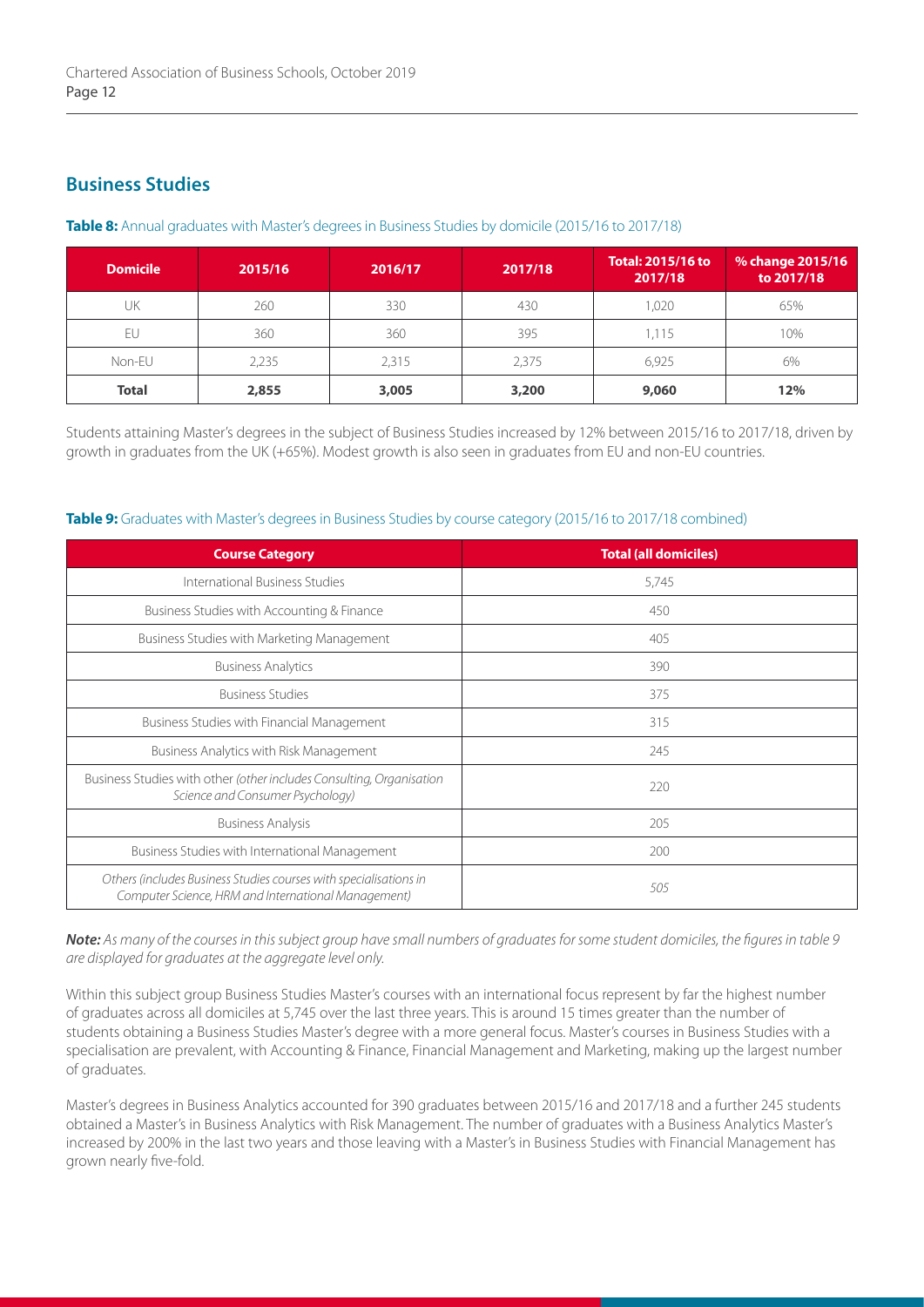## **Entrepreneurship, Enterprise & Innovation**

#### **Table 10:** Annual graduates with Master's degrees in Entrepreneurship, Enterprise & Innovation by domicile (2015/16 to 2017/18)

| <b>Domicile</b> | 2015/16 | 2016/17 | 2017/18 | <b>Total: 2015/16 to</b><br>2017/18 | % change 2015/16<br>to 2017/18 |
|-----------------|---------|---------|---------|-------------------------------------|--------------------------------|
| UK              | 105     | 115     | 235     | 455                                 | 124%                           |
| EU              | 75      | 95      | 125     | 295                                 | 67%                            |
| Non-EU          | 500     | 735     | 825     | 2,060                               | 65%                            |
| <b>Total</b>    | 680     | 945     | 1,185   | 2,810                               | 74%                            |

The subject group of Entrepreneurship, Enterprise & Innovation has recorded the highest increase in graduates with Master's degrees since 2015/16 (+74%). This is driven by strong increases across all domiciles, but particularly UK students, with the total attaining a degree in this subject more than doubling.

#### **Table 11:** Graduates with Master's degrees in Entrepreneurship, Enterprise & Innovation by course category (2015/16 to 2017/18 combined)

| <b>Course Category</b>        | <b>Total (all domiciles)</b> |  |  |
|-------------------------------|------------------------------|--|--|
| Entrepreneurship & Innovation | 1,595                        |  |  |
| Entrepreneurship              | 470                          |  |  |
| Innovation Management         | 270                          |  |  |
| Entrepreneurial Management    | 140                          |  |  |
| Enterprise                    | 125                          |  |  |
| Entrepreneurial Leadership    | 80                           |  |  |
| Entrepreneurship & Enterprise | 65                           |  |  |
| Others                        | 65                           |  |  |

*Note: As some of the courses in this subject group have small numbers of graduates for some student domiciles, the figures in table 11 are displayed for graduates at the aggregate level only.* 

Master's courses in the field of Entrepreneurship are typically offered in conjunction with content related to Innovation, and the category of Entrepreneurship & Innovation comprised 57% of all graduates from this subject group during 2015/16 to 2017/18. Entrepreneurship courses in standalone form produced 17% of all graduates and Innovation Management 8%.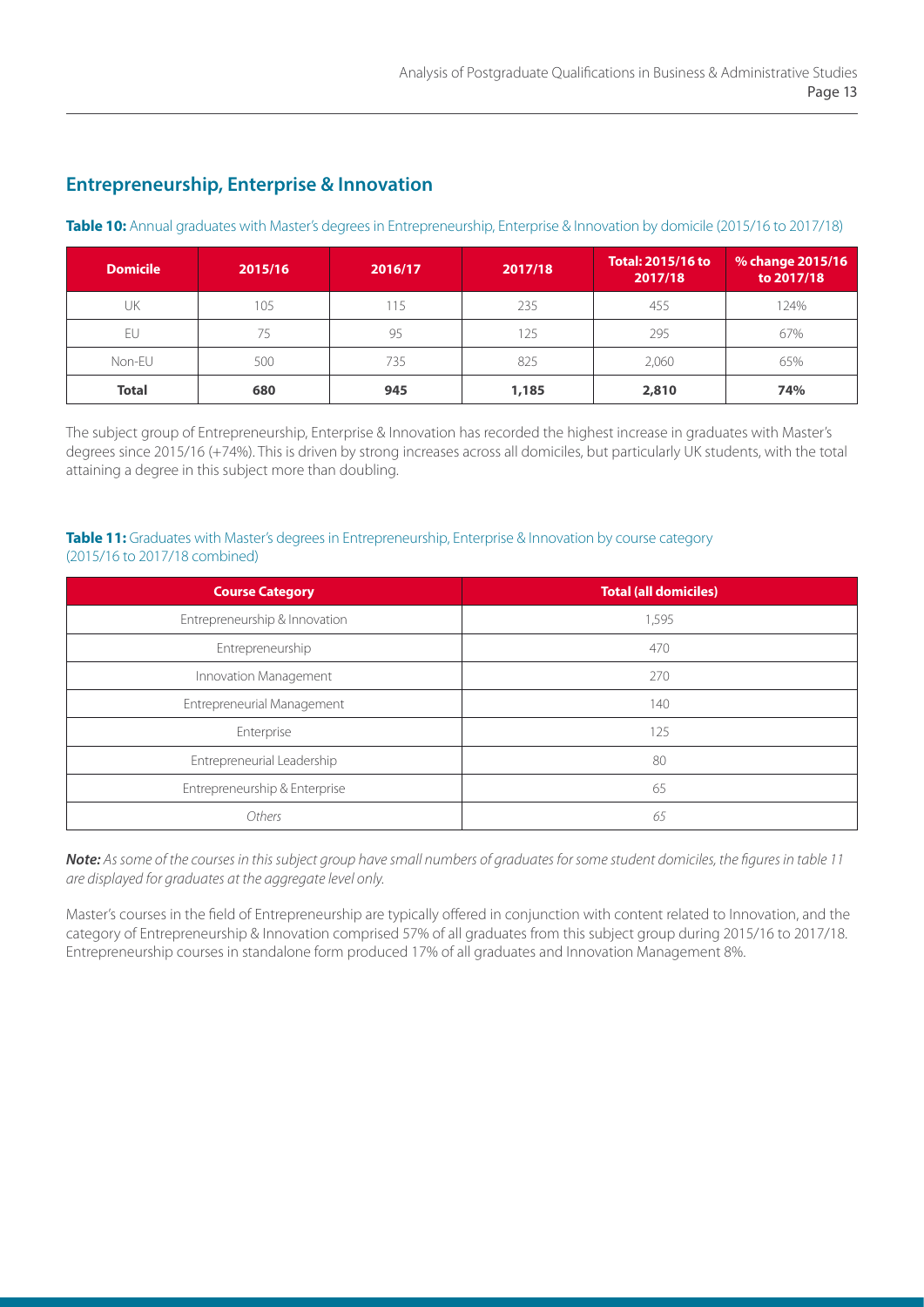## **Event Management**

#### **Table 12:** Annual graduates with Master's degrees in Event Management by domicile (2015/16 to 2017/18)

| <b>Domicile</b> | 2015/16 | 2016/17 | 2017/18 | <b>Total: 2015/16 to</b><br>2017/18 | % change 2015/16<br>to 2017/18 |
|-----------------|---------|---------|---------|-------------------------------------|--------------------------------|
| UK              | 100     | 85      | 100     | 285                                 | $0\%$                          |
| EU              | 85      | 60      | 75      | 220                                 | $-12%$                         |
| Non-EU          | 260     | 215     | 215     | 690                                 | $-17%$                         |
| <b>Total</b>    | 445     | 360     | 390     | 1,195                               | $-12%$                         |

Event Management is one of the few subject groups within Business & Administrative Studies where the number of graduates with Master's degrees has fallen in the last two years. The number of students from the UK obtaining a degree within this subject group was unchanged but graduates from EU and non-EU countries declined, albeit the numbers taking these courses are relatively small.

#### **Table 13:** Graduates with Master's degrees in Event Management by course category (2015/16 to 2017/18 combined)

| <b>Course Category</b>         | <b>Total (all domiciles)</b> |
|--------------------------------|------------------------------|
| International Event Management | 645                          |
| Event Management               | 520                          |
| Others                         | 30                           |

*Note: As some of the courses in this subject group have small numbers of graduates for some student domiciles, the figures in table 13 are displayed for graduates at the aggregate level only.* 

Just over half of those undertaking a Master's degree in Event Management typically obtain the international variant (54%), with the standalone variant accounting for the remainder.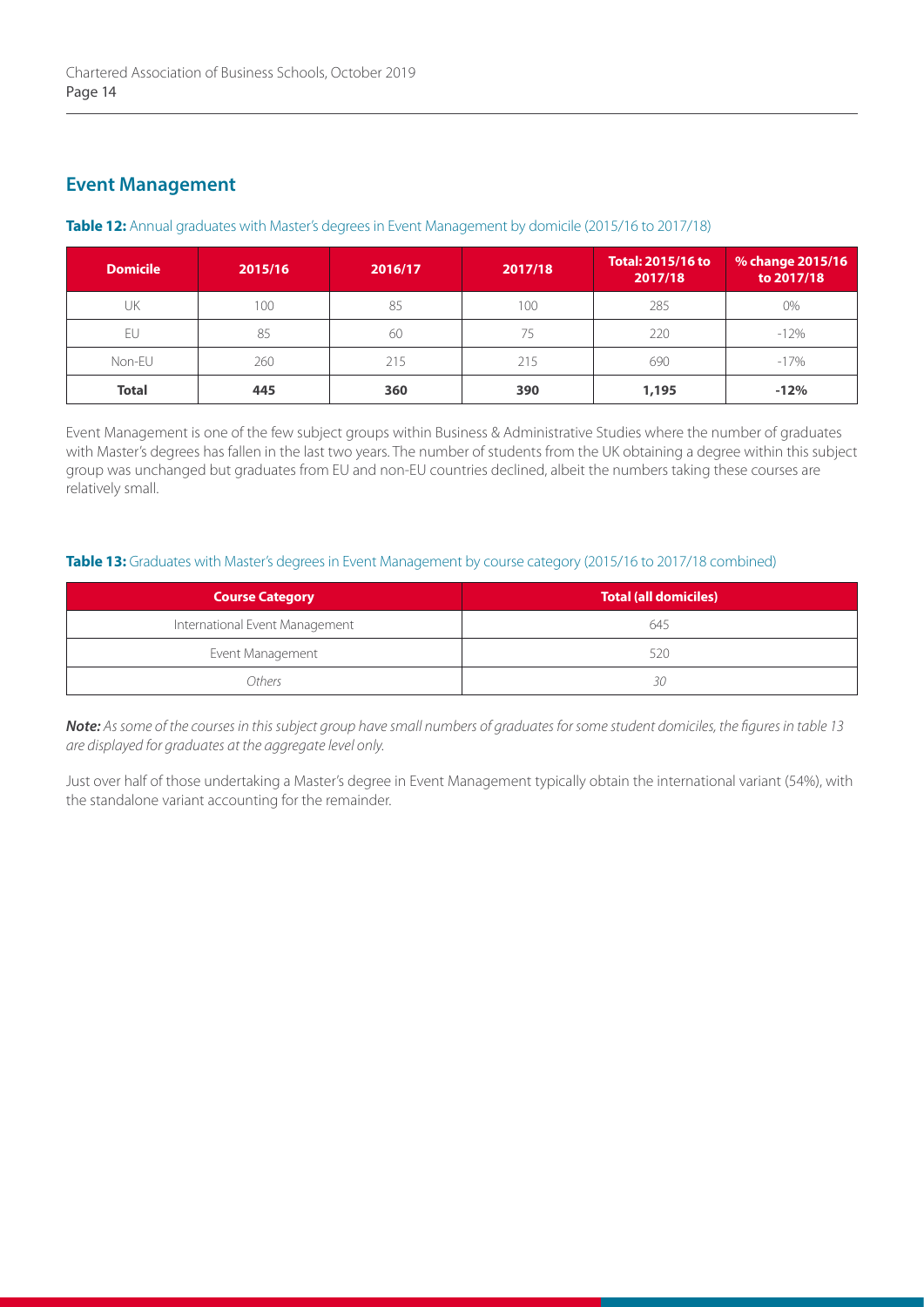## **Fashion**

#### **Table 14:** Annual graduates with Master's degrees in Fashion by domicile (2015/16 to 2017/18)

| <b>Domicile</b> | 2015/16 | 2016/17 | 2017/18 | <b>Total: 2015/16 to</b><br>2017/18 | % change 2015/16<br>to 2017/18 |
|-----------------|---------|---------|---------|-------------------------------------|--------------------------------|
| UK              | 45      | 45      | 75      | 165                                 | 67%                            |
| EU              | 50      | 50      | 35      | 135                                 | $-30\%$                        |
| Non-EU          | 345     | 405     | 370     | 1.120                               | 7%                             |
| <b>Total</b>    | 440     | 500     | 480     | 1,420                               | 9%                             |

Total graduates from Master's degrees related to Fashion increased by 9% over the last two years with numbers increasing amongst both UK and non-EU students. Nearly 80% of the graduates were from non-EU countries and the cohorts from the UK and EU were much smaller.

#### Table 15: Graduates with Master's degrees in Fashion by course category (2015/16 to 2017/18 combined)

| <b>Course Category</b>          | <b>Total (all domiciles)</b> |
|---------------------------------|------------------------------|
| International Fashion Retailing | 535                          |
| International Fashion Marketing | 310                          |
| Fashion Management              | 250                          |
| Fashion Marketing               | 170                          |
| Fashion Retailing               | 95                           |
| Others                          | 70                           |

*Note: As many of the courses in this subject group have small numbers of graduates for some student domiciles, the figures in table 15 are displayed for graduates at the aggregate level only.* 

Courses with an international perspective are prevalent within Fashion, with 59% of students leaving with an internationally focused Master's degree, either related to Fashion Retailing or Fashion Marketing. Both of these subjects can be studied in Master's degrees without an international focus but the number of graduates from such courses is substantially smaller.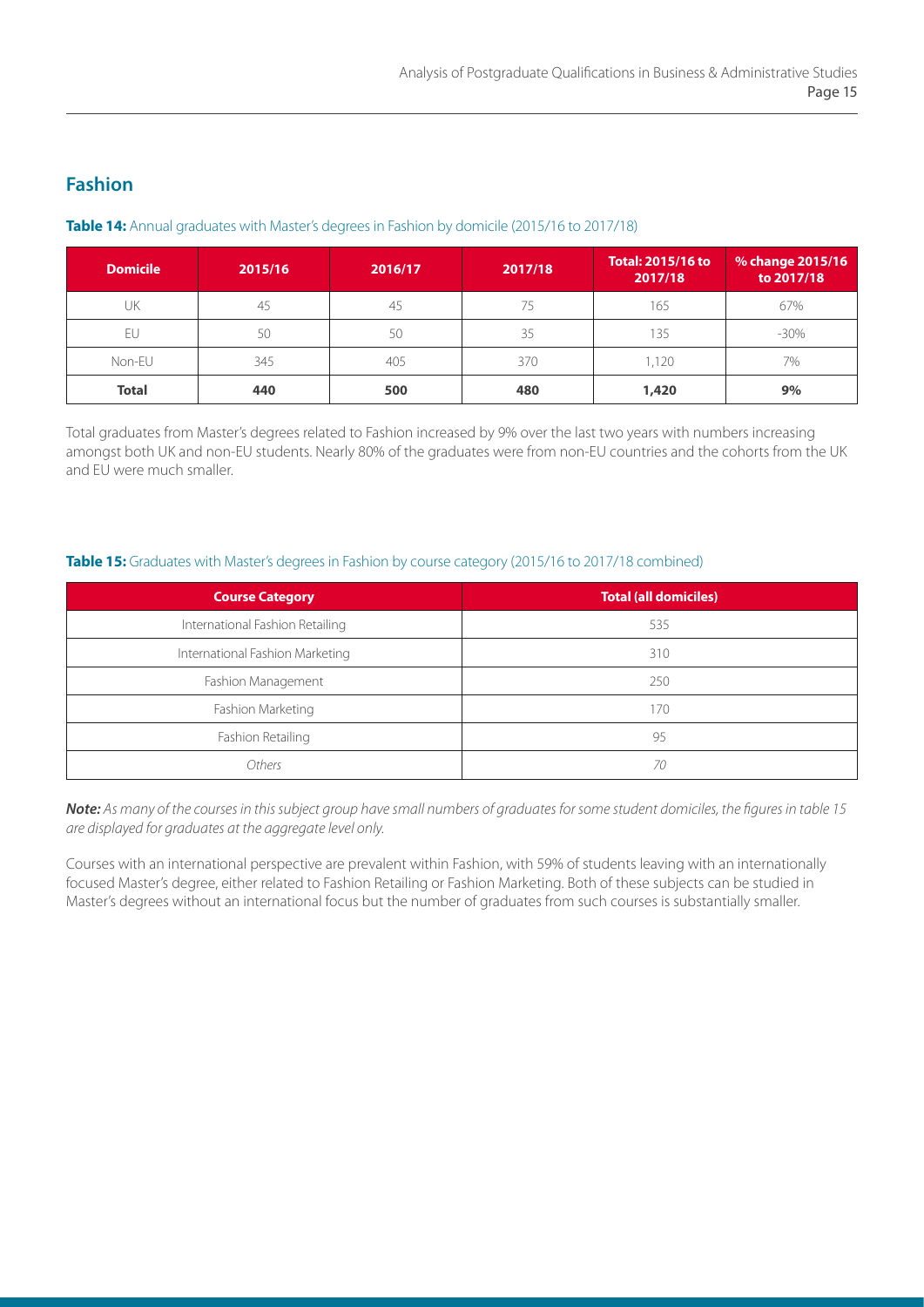## **Finance, Financial Management, Banking & Investment**

#### **Table 16:** Annual graduates with Master's degrees in Finance & related subjects by domicile (2015/16 to 2017/18)

| <b>Domicile</b> | 2015/16 | 2016/17 | 2017/18 | <b>Total: 2015/16 to</b><br>2017/18 | % change 2015/16<br>to 2017/18 |
|-----------------|---------|---------|---------|-------------------------------------|--------------------------------|
| UK              | 810     | 795     | ,065    | 2.670                               | 31%                            |
| EU              | 550     | 525     | 630     | 1.705                               | 15%                            |
| Non-EU          | 5,010   | 5,575   | 6,105   | 16,690                              | 22%                            |
| <b>Total</b>    | 6,370   | 6,895   | 7,800   | 21,065                              | 22%                            |

Students obtaining a Master's degree in subjects related to Finance, Financial Management, Banking & Investment increased by 22% between 2015/16 and 2017/18. In actual numbers growth was largest amongst non-EU students, with 1,100 more graduates obtaining a Master's degree in Finance than two years previously. The total non-EU students gaining a Master's degree in this subject over the three-year period was 16,690. UK graduates with a Master's in Finance increased by 31% in the last two years, which translates to 255 more graduates than in 2015/16.

During the period under investigation, more students attained a Master's degree from the Finance subject group than for any other subject group, and this was also the case for students from non-EU countries.

| <b>Course Category</b>             | <b>UK</b> | UK % of<br>total | <b>EU</b> | EU % of<br>total | <b>Non-EU</b> | Non-EU%<br>of total | <b>Total</b> |
|------------------------------------|-----------|------------------|-----------|------------------|---------------|---------------------|--------------|
| Finance                            | 985       | 37%              | 670       | 39%              | 4,650         | 28%                 | 6,300        |
| Banking & Finance                  | 335       | 13%              | 210       | 12%              | 2,790         | 17%                 | 3,335        |
| Finance & Investment               | 410       | 15%              | 245       | 14%              | 2,650         | 16%                 | 3,305        |
| Financial Management               | 215       | 8%               | 105       | 6%               | 1,285         | 8%                  | 1,605        |
| Investment Management              | 215       | 8%               | 115       | 7%               | 820           | 5%                  | 1,155        |
| International Banking & Finance    | 90        | 3%               | 75        | 4%               | 890           | 5%                  | 1,055        |
| International Finance              | 45        | 2%               | 70        | 4%               | 665           | 4%                  | 780          |
| International Financial Management | 35        | 1%               | 50        | 3%               | 590           | 4%                  | 670          |
| Others                             | 350       | 13%              | 160       | 9%               | 2,345         | 14%                 | 2,855        |

#### **Table 17:** Graduates with Master's degrees in Finance & related subjects by domicile and course category (2015/16 to 2017/18 combined)

Across the three years of 2015/16 to 2017/18, students obtaining a Master's degree from standalone Finance courses accounted for the largest share of graduates from within the Finance & related subjects group, but Finance courses are very frequently offered as a combination with more specialised areas from within the wider field. In the last three years a total of 3,335 students graduated with Master's degrees in Banking & Finance and 3,305 graduated with Master's degrees in Finance & Investment, again demonstrating the broad nature of the Finance realm.

Between 2015/16 and 2017/18 growth in graduates at the level of course category was strongest for Master's degrees in International Financial Management (+142%), International Finance (+107%) and Finance & Investment (+53%). In the case of the latter course category, graduates from the UK grew by 52% and those from non-EU countries by 56%.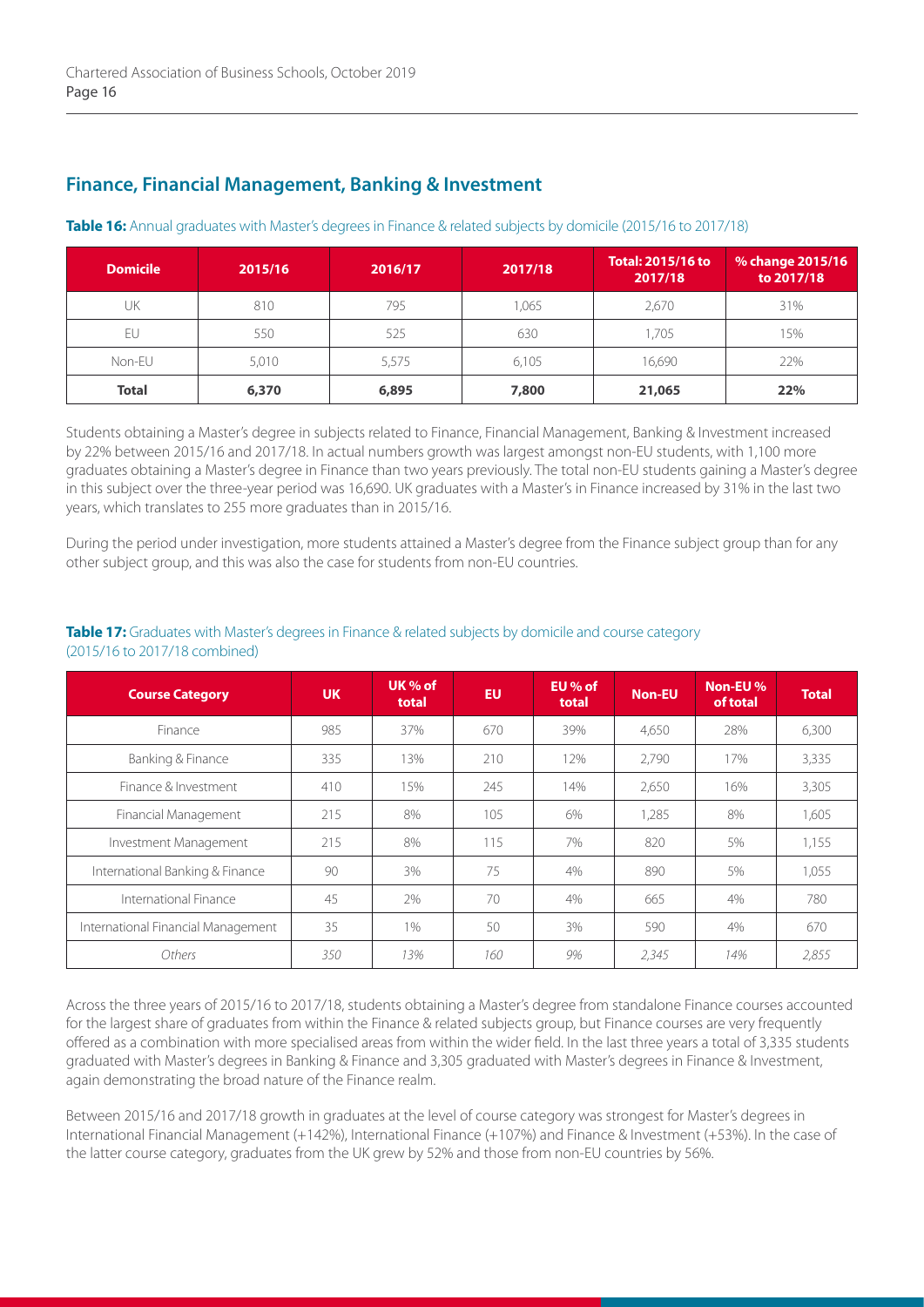## **Health & Care Management**

#### **Table 18:** Graduates with Master's degrees in Health & Care Management by domicile (2015/16 to 2017/18)

| <b>Domicile</b> | Total: 2015/16 to 2017/18 |
|-----------------|---------------------------|
| JK              | 1,805                     |
| ЕU              | -40                       |
| Non-EU          | 205                       |
| <b>Total</b>    | 2,050                     |

The Health & Care Management subject group accounts for one of the smallest totals of Master's degree graduates from within Business & Administrative Studies, with only 2,050 graduates over the three year period. This is perhaps unsurprising given that it is not a subject conventional to the wider field; however, there is quite substantial course provision related to leading and managing within either health in general or within the context of social care. The vast majority of these courses are undertaken by UK students.

#### **Table 19:** Graduates with Master's degrees in Health & Care Management by domicile and course category (2015/16 to 2017/18 combined)

| <b>Course Category</b>                     | <b>Total (all domiciles)</b> |
|--------------------------------------------|------------------------------|
| Leading & Managing in Health & Care        | 1,395                        |
| International Health & Care Management     | 240                          |
| Health & Care Management                   | 185                          |
| Leading & Managing in Health & Social Care | 165                          |
| Health & Social Care Management            | 70                           |

*Note: As many of the courses in this subject group have small numbers of graduates for some student domiciles, the figures in table 19 are displayed for graduates at the aggregate level only.* 

Within this subject group Master's courses related to Leading & Managing in Health & Care produced the majority of graduates (68%) over the last three years. Courses related to Health & Care Management either in the international context or in general produced an additional 21% of graduates.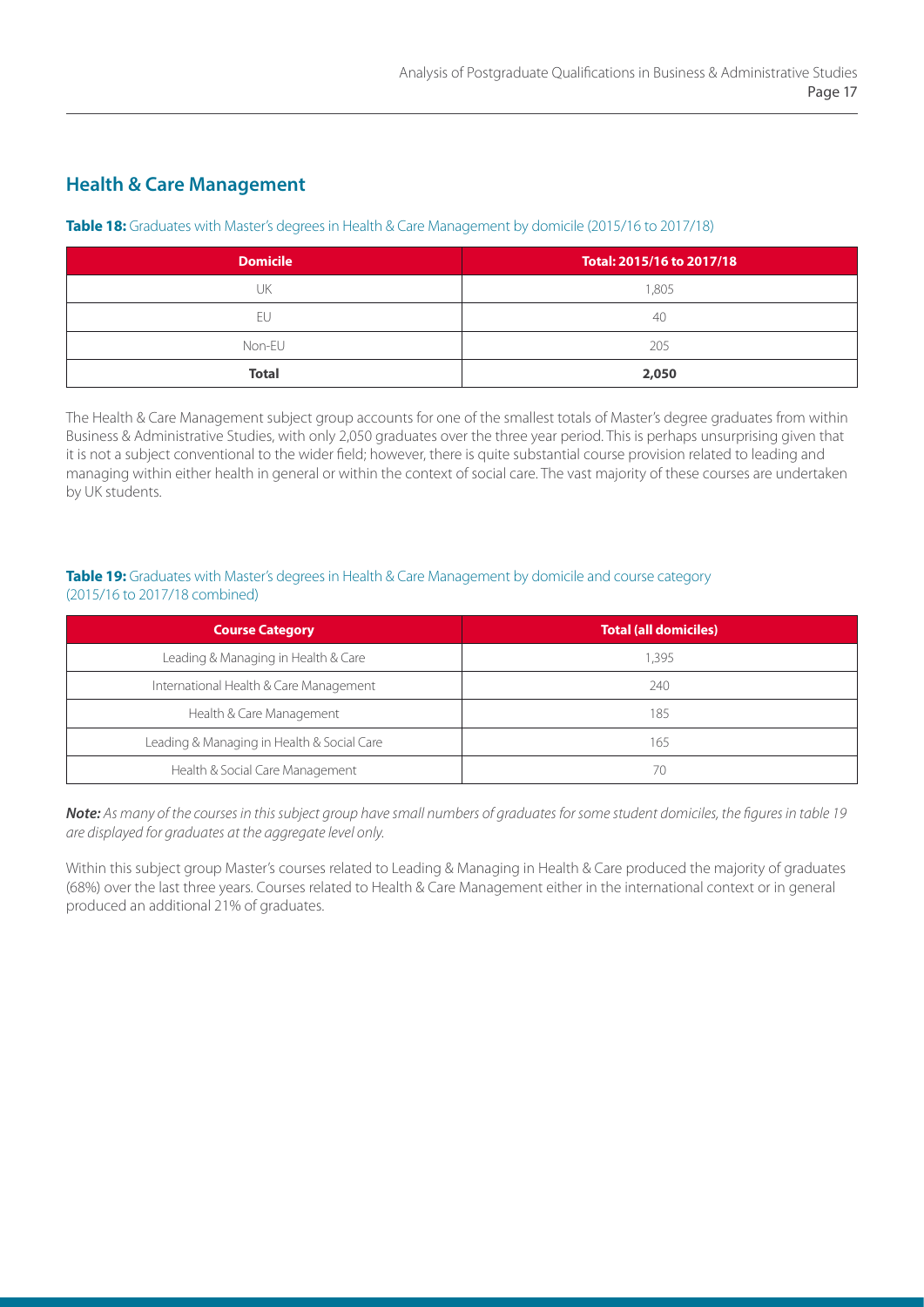## **Hospitality & Tourism Management**

#### **Table 20:** Annual graduates with Master's degrees in Hospitality & Tourism Management by domicile (2015/16 to 2017/18)

| <b>Domicile</b> | 2015/16 | 2016/17 | 2017/18 | Total: 2015/16 to<br>2017/18 | % change 2015/16<br>to 2017/18 |
|-----------------|---------|---------|---------|------------------------------|--------------------------------|
| UK              | 105     | 85      | 130     | 320                          | 24%                            |
| EU              | 25      | 105     | 100     | 330                          | $-20%$                         |
| Non-EU          | 830     | 500     | 505     | 1,835                        | $-39\%$                        |
| <b>Total</b>    | 1,060   | 690     | 735     | 2,485                        | $-31%$                         |

The Hospitality & Tourism Management subject group saw a 31% fall in graduates with Master's degrees since 2015/16, largely driven by a 39% decline in graduates from non-EU countries who represent the majority of students enrolling in these courses. Although graduates from the UK increased by 24% over the same period the actual numbers involved are fairly small.

#### **Table 21:** Graduates with Master's degrees in Hospitality & Tourism Management by course category (2015/16 to 2017/18 combined)

| <b>Course Category</b>                         | <b>Total (all domiciles)</b> |
|------------------------------------------------|------------------------------|
| International Hospitality Management           | 650                          |
| International Hospitality & Tourism Management | 540                          |
| International Tourism Management               | 475                          |
| Hospitality & Tourism Management               | 410                          |
| Tourism Management                             | 285                          |
| <b>Hospitality Management</b>                  | 130                          |

*Note: As many of the courses in this subject group have small numbers of graduates for some student domiciles, the figures in table 21 are displayed for graduates at the aggregate level only.* 

Course provision in this subject group demonstrates a significant number of course title permutations, with Hospitality & Tourism Management often combined together or offered as standalone subjects. International variants are also commonly available. As a result, no particular course category accounts for more than one-quarter of graduates from within the overall subject group, although the international variants comprised 67% of graduates between 2015/16 and 2017/18.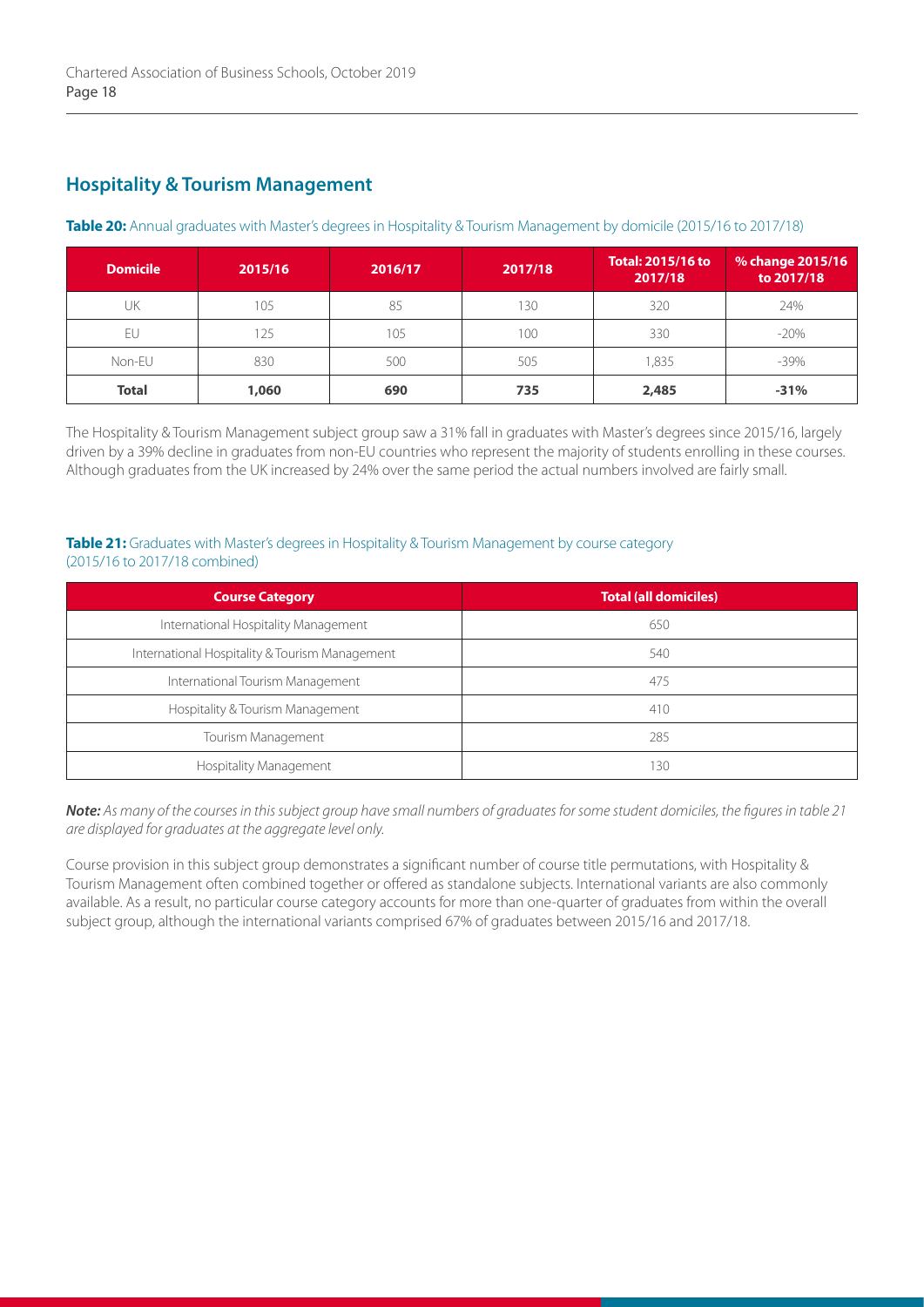## **Human Resource Management**

#### **Table 22:** Annual graduates with Master's degrees in Human Resource Management by domicile (2015/16 to 2017/18)

| <b>Domicile</b> | 2015/16 | 2016/17 | 2017/18 | <b>Total: 2015/16 to</b><br>2017/18 | % change 2015/16<br>to 2017/18 |
|-----------------|---------|---------|---------|-------------------------------------|--------------------------------|
| UK              | ,320    | ,430    | ,610    | 4,360                               | 22%                            |
| EU              | 230     | 235     | 330     | 795                                 | 44%                            |
| Non-EU          | 2,005   | ,895    | ,960    | 5,860                               | $-2\%$                         |
| <b>Total</b>    | 3,555   | 3,560   | 3,900   | 11,015                              | 9%                             |

The number of graduates with Master's degrees in HRM increased by 9% in the last two years, with growth in graduates from the EU (+44%) and the UK (+22%) offsetting a marginal decline in non-EU graduates. The share of UK students leaving with a Master's degree in HRM increased from 37% in 2015/16 to 41% in 2017/18, and the share of EU students increased from 6% to 8%. In contrast non-EU students as a proportion of all graduates with a HRM Master's degree declined from 56% to 50%.

#### **Table 23:** Graduates with Master's degrees in Human Resource Management by course category (2015/16 to 2017/18 combined)

| <b>Course Category</b>    | <b>Total (all domiciles)</b> |
|---------------------------|------------------------------|
| Human Resource Management | 8.765                        |
| International HRM         | 1.595                        |
| HRM & Development         | 645                          |

*Note: As some of the courses in this subject group have small numbers of graduates for some student domiciles, the figures in table 23 are displayed for graduates at the aggregate level only.* 

In comparison to other subject groups HRM has less variation in course categories as the vast majority of the graduates obtain a general HRM Master's degree. Only 15% of graduates over the last three years obtained the international variant but in absolute terms this is quite substantial at 1,595 students. The number of students attaining the HRM & Development Master's degree**<sup>5</sup>** is also quite sizeable and has recorded a 25% increase in graduates over the last two years.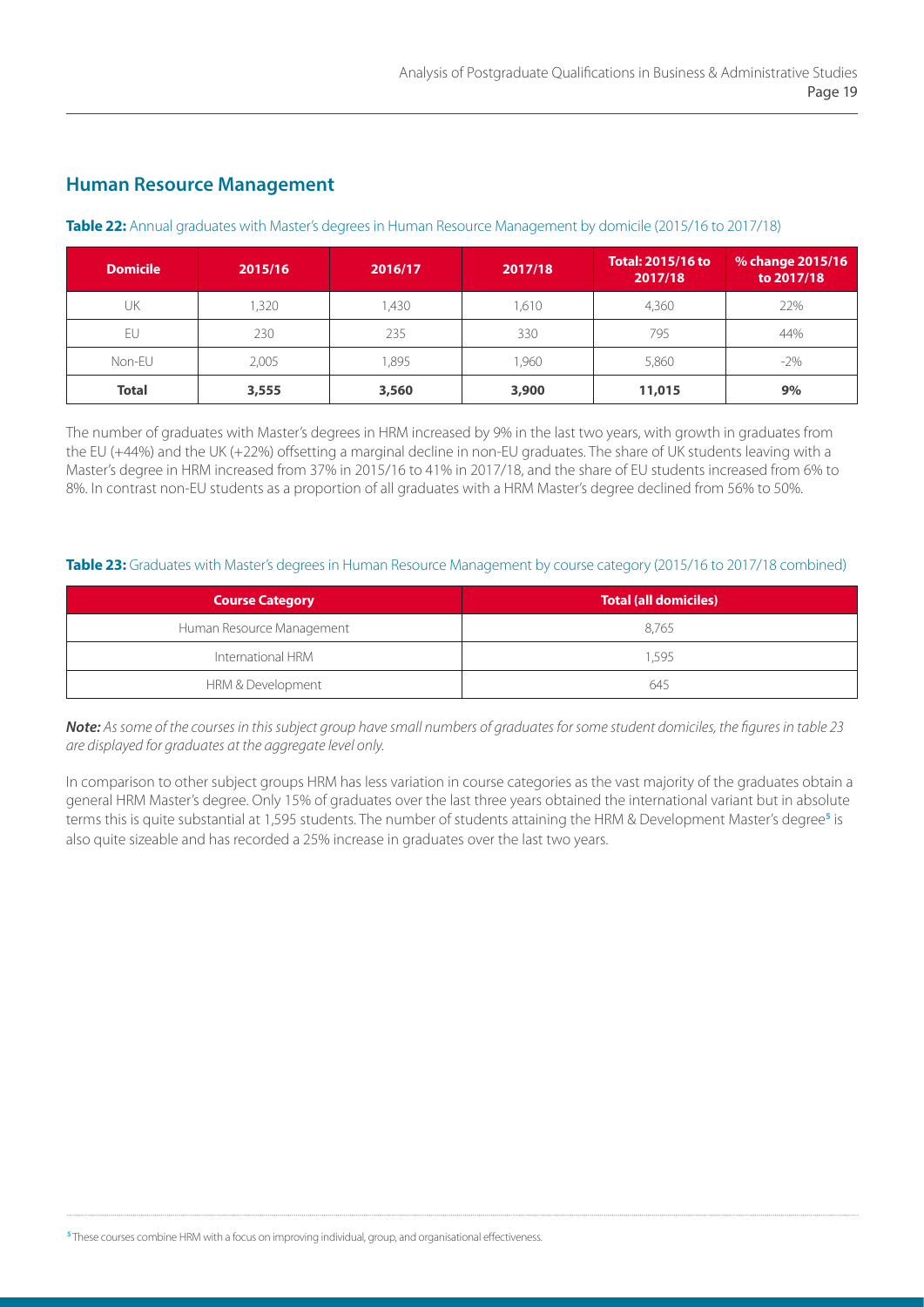## **Land & Property Management**

#### **Table 24:** Annual graduates with Master's degrees in Land & Property Management by domicile (2015/16 to 2017/18)

| <b>Domicile</b> | 2015/16 | 2016/17 | 2017/18 | Total: 2015/16 to<br>2017/18 | % change 2015/16<br>to 2017/18 |
|-----------------|---------|---------|---------|------------------------------|--------------------------------|
| UK              | 315     | 360     | 450     | 1.125                        | 43%                            |
| EU              | 50      | 55      | 65      | 170                          | 30%                            |
| Non-EU          | 140     | 160     | 160     | 460                          | 14%                            |
| <b>Total</b>    | 505     | 575     | 675     | 1,755                        | 34%                            |

Land & Property Management has seen a 34% increase in Master's degree graduates since 2015/16, almost entirely driven by a higher number of graduates from the UK who account for 64% of students obtaining this qualification over the combined three year period. Although increases were also seen amongst graduates from EU and non-EU countries, these are based on relatively small population sizes.

#### Table 25: Graduates with Master's degrees in Land & Property Management by course category (2015/16 to 2017/18 combined)

| <b>Course Category</b>              | <b>Total (all domiciles)</b> |
|-------------------------------------|------------------------------|
| Real Estate                         | 1,065                        |
| Real Estate - Finance & Investment  | 270                          |
| Real Estate Management              | 200                          |
| Real Estate - Development           | 140                          |
| Real Estate Management & Investment | 35                           |
| Others                              | 45                           |

*Note: As many of the courses in this subject group have small numbers of graduates for some student domiciles, the figures in table 25 are displayed for graduates at the aggregate level only.* 

The course categories in this field show a reasonable degree of diversity which is probably reflective of the many different activities involved in Land & Property Management. Despite this variation 61% of graduates from this subject group obtained a generalist Master's degree in Real Estate, and smaller proportions left with a Master's degree focused more on the Finance & Investment (15%) or Management (11%) subjects. Across all domiciles, the number of students leaving with the generalist Master's degree in Real Estate increased by 21% between 2015/16 and 2017/18.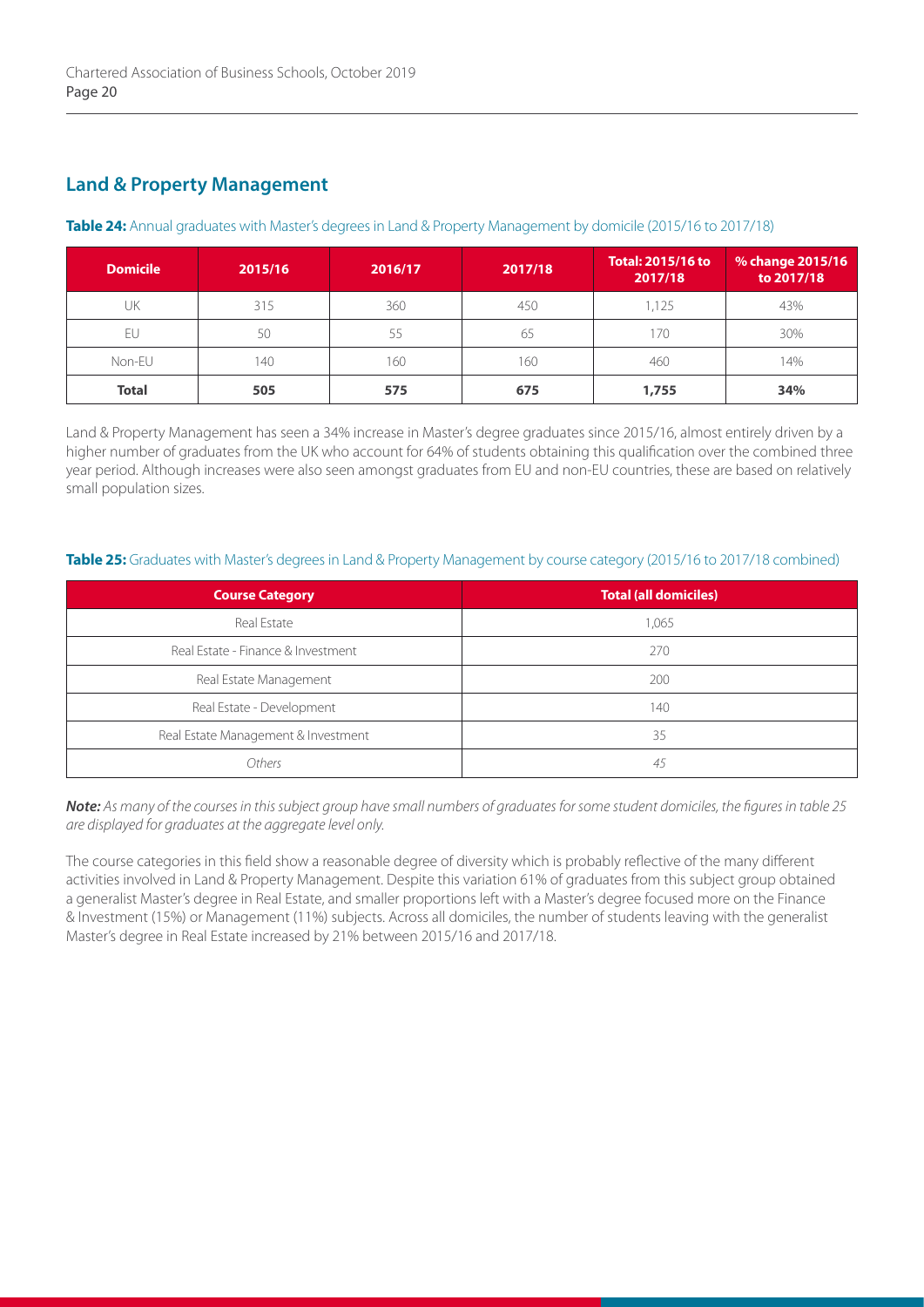## **Management Studies**

#### **Table 26:** Annual graduates with Master's degrees in Management Studies by domicile (2015/16 to 2017/18)

| <b>Domicile</b> | 2015/16 | 2016/17 | 2017/18 | <b>Total: 2015/16 to</b><br>2017/18 | % change 2015/16<br>to 2017/18 |
|-----------------|---------|---------|---------|-------------------------------------|--------------------------------|
| UK              | ,150    | 1,065   | ,265    | 3,480                               | 10%                            |
| FU              | 680     | 640     | 700     | 2.020                               | 3%                             |
| Non-EU          | 4,075   | 4,090   | 4,080   | 2,245                               | 0%                             |
| <b>Total</b>    | 5,905   | 5,795   | 6,045   | 17,745                              | 2%                             |

The numbers of students obtaining Master's degrees in the subject group of Management Studies is relatively unchanged over the last two years. Although the number of graduates from the UK increased by 10% the absolute difference is quite small and the number of graduates from non-EU countries – which represent the majority – were unchanged.

#### **Table 27:** Graduates with Master's degrees in Management Studies by course category (2015/16 to 2017/18 combined)

| <b>Course Category</b>                                                                                                               | <b>Total (all domiciles)</b> |
|--------------------------------------------------------------------------------------------------------------------------------------|------------------------------|
| Management Studies                                                                                                                   | 9,150                        |
| International Management Studies                                                                                                     | 3,465                        |
| Leadership & Management                                                                                                              | 1,125                        |
| Management Studies with Finance                                                                                                      | 655                          |
| Management Studies with HRM                                                                                                          | 515                          |
| Strategic Management                                                                                                                 | 440                          |
| Management Studies with other (includes courses with a focus on<br>specialist areas including Brands, Energy, Ethics and Operations) | 340                          |
| Management Studies with International Business Studies                                                                               | 310                          |
| Management Studies with Marketing                                                                                                    | 295                          |
| Management Studies with Accounting & Finance                                                                                         | 150                          |
| International Management Studies with other (includes courses with a<br>focus on management in specific countries and regions)       | 145                          |
| Management Studies with Operations Management                                                                                        | 125                          |
| Others                                                                                                                               | 1,015                        |

*Note: As many of the courses in this subject group have small numbers of graduates for some student domiciles, the figures in table 27 are displayed for graduates at the aggregate level only.* 

Over the last three years around half of the students to obtain a Master's degree from this subject group studied a general Management Studies course and an additional 20% studied the programme with an international focus. Together these two course categories account for nearly three quarters of the graduates from the subject group.

There are substantial numbers of graduates from other course categories. Leadership & Management Master's degrees accounted for over 1,000 graduates (6% of the total), and significant numbers left with a Management Studies qualification that contained a specialisation in another subject. The most common specialisations were Finance (655 graduates), HRM (515), International Business Studies (310) and Marketing (295). In total, students attaining a Management Studies Master's with a focus on another subject group accounted for 15% of all graduates from the overall Management Studies subject group.

The *'others'* category covers around 1,015 students who left with Master's degrees related to Management Studies that had a small number of graduates. These mostly relate to courses that combined generalist Management Studies with a focus on more niche subjects, including Entrepreneurship, Information Systems, Innovation, Operations Management, Project Management, and Strategic Management.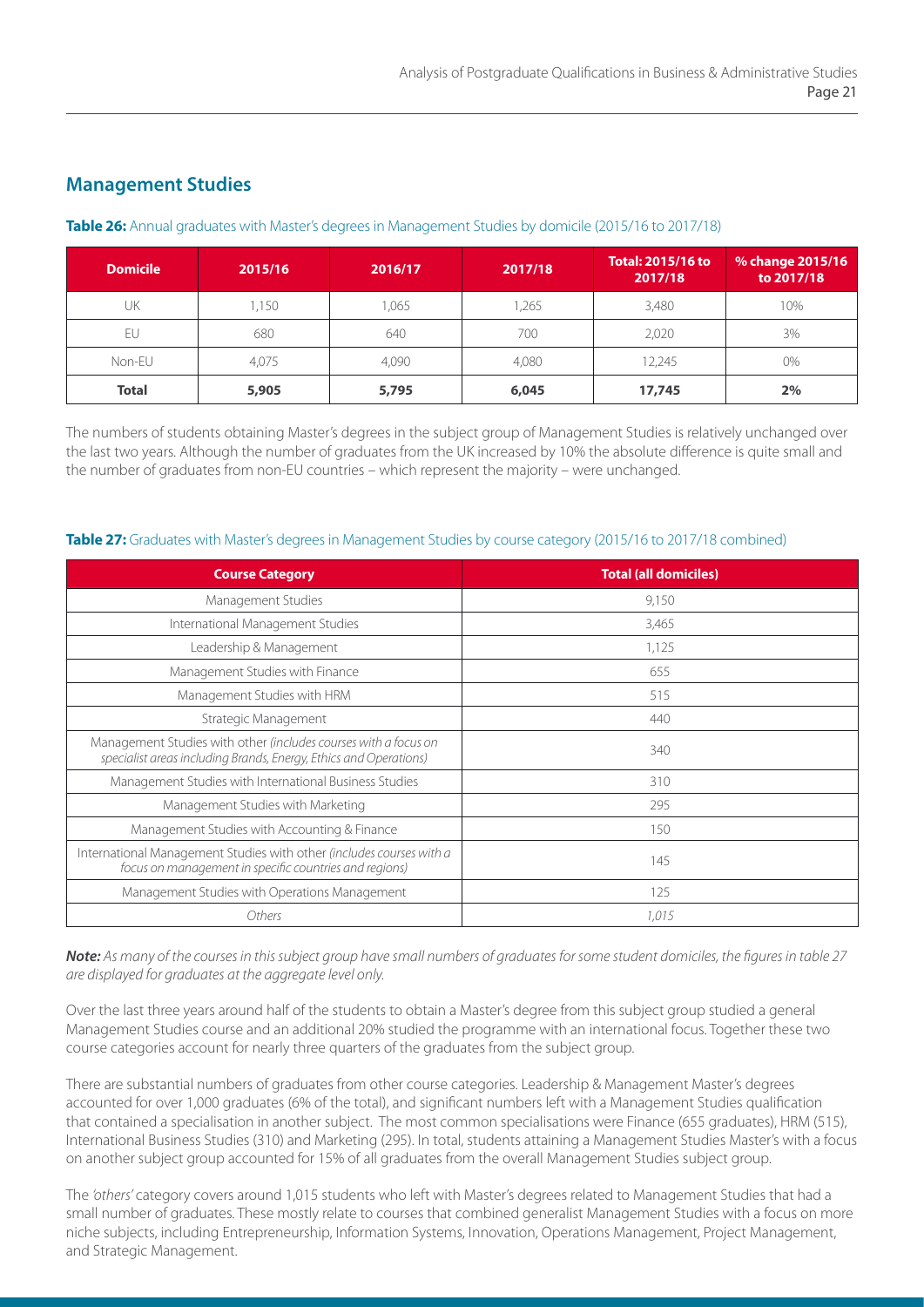## **Marketing**

| <b>Domicile</b> | 2015/16 | 2016/17 | 2017/18 | <b>Total: 2015/16 to</b><br>2017/18 | % change 2015/16<br>to 2017/18 |
|-----------------|---------|---------|---------|-------------------------------------|--------------------------------|
| UK              | 735     | 850     | ,150    | 2,735                               | 56%                            |
| EU              | 725     | 680     | 730     | 2,135                               | 1%                             |
| Non-EU          | 3,485   | 3.795   | 3,800   | 1,080                               | 9%                             |
| <b>Total</b>    | 4,945   | 5,325   | 5,680   | 15,950                              | 15%                            |

#### **Table 28:** Annual graduates with Master's degrees in Marketing by domicile (2015/16 to 2017/18)

The Marketing subject group has seen a 15% increase in total graduates with Master's degrees between 2015/16 to 2017/18, driven by growth of 56% in the number of graduates from the UK. Graduates from non-EU countries increased by 9% and those from the EU were relatively static. In 2017/18 UK students accounted for 20% of those graduating with a Master's degree in Marketing, up from 15% two years previously. At the same time the share of non-EU graduates has fallen from 70% to 67%.

| <b>Course Category</b>             | <b>UK</b> | UK $%$ of<br>total | <b>EU</b> | EU % of<br>total | <b>Non-EU</b> | Non-EU%<br>of total | Total. |
|------------------------------------|-----------|--------------------|-----------|------------------|---------------|---------------------|--------|
| Marketing                          | 940       | 35%                | 595       | 28%              | 3.710         | 34%                 | 5,245  |
| International Marketing            | 345       | 13%                | 350       | 16%              | 1,860         | 17%                 | 2,550  |
| Marketing Management               | 210       | 8%                 | 205       | 10%              | 1,370         | 12%                 | 1,785  |
| Strategic Marketing                | 150       | 6%                 | 220       | 10%              | 875           | 8%                  | 1,245  |
| International Marketing Management | 105       | 4%                 | 80        | 4%               | 785           | 7%                  | 970    |
| Digital Marketing                  | 380       | 14%                | 100       | 5%               | 260           | 2%                  | 745    |
| Advertising & Marketing            | 80        | 3%                 | 65        | 3%               | 575           | 5%                  | 725    |
| <b>Marketing Communications</b>    | 110       | 4%                 | 140       | 7%               | 460           | 4%                  | 710    |
| Others                             | 400       | 15%                | 385       | 18%              | 1.170         | 11%                 | 1.970  |

#### **Table 29:** Graduates with Master's degrees in Marketing by domicile and course category (2015/16 to 2017/18 combined)

At the level of course category, Marketing (33%) and International Marketing (16%) together account for half of all Master's degree graduates from within the Marketing subject group over the last three years and translates to 7,800 graduates. The course categories of Marketing Management and Strategic Marketing also feature prominently and were responsible for 1,785 and 1,245 graduates, respectively, since 2015/16. Just under 1,000 students left with the international variant of the Marketing Management Master's degree. Of the courses that combine content from within the Marketing subject group, Advertising & Marketing produced by far the highest total graduates (725).

The *'others'* category covers around 2,000 students who left with Marketing-related Master's degrees that had a relatively low number of graduates for the combined period of 2015/16 to 2017/18. These include Branding (250 graduates), Public relations (240) and Advertising as a standalone subject (185). The subjects most commonly offered in combination with Marketing are Branding, Communications and Public Relations but the numbers of graduates from these combined courses are relatively small.

Digital Marketing accounted for 745 graduates over the last three years and the total across all domiciles was 260% higher in 2017/18 than in 2015/16. Growth in graduates from the UK was particularly strong, increasing from 50 in 2015/16 to 210 in 2017/18 (+320%). The number of non-EU students attaining a Master's degree in Digital Marketing increased from 45 in 2015/16 to 125 in 2017/18 (+178%). Across all domiciles the total students leaving with Master's degrees in International Marketing grew by 28%, driven by strong growth amongst both students from the UK (+63%) and non-EU countries (+31%). Similarly, graduates with a Master's degree in International Marketing Management increased by 17% across all student domiciles.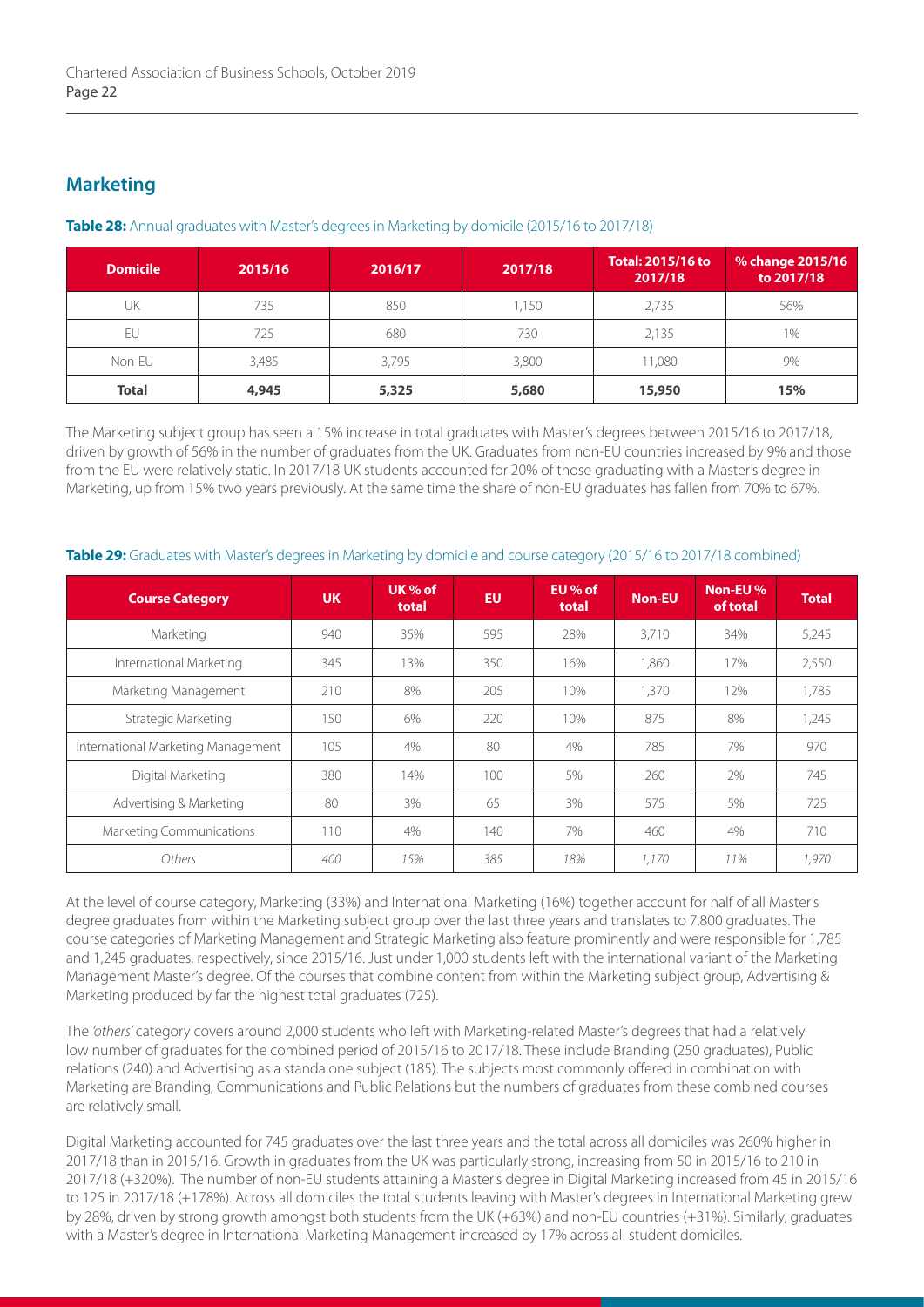## **Project Management**

#### **Table 30:** Annual graduates with Master's degrees in Project Management by domicile (2015/16 to 2017/18)

| <b>Domicile</b> | 2015/16 | 2016/17 | 2017/18 | <b>Total: 2015/16 to</b><br>2017/18 | % change 2015/16<br>to 2017/18 |
|-----------------|---------|---------|---------|-------------------------------------|--------------------------------|
| UK              | 390     | 440     | 550     | 1,380                               | 41%                            |
| EU              | 65      | 55      | 60      | 180                                 | $-8\%$                         |
| Non-EU          | 720     | 595     | 770     | 2,085                               | 7%                             |
| <b>Total</b>    | 1,175   | 1,090   | 1,380   | 3,645                               | 17%                            |

Students obtaining a Master's degree in Project Management increased by 17% over the last two years, which is largely due to graduates from the UK rising from 390 in 2015/16 to 550 in 2017/18 (+41%). There was a moderate increase of 7% in non-EU students graduating with a Master's degree in this subject group whereas graduates from EU countries declined by 8% although the population sizes are small.

#### Table 31: Graduates with Master's degrees in Project Management by course category (2015/16 to 2017/18 combined)

| <b>Course Category</b>           | Total (all domiciles) |
|----------------------------------|-----------------------|
| Project Management               | 3,565                 |
| International Project Management | 65                    |

*Note: As some of the courses in this subject group have small numbers of graduates for some student domiciles, the figures in table 31 are displayed for graduates at the aggregate level only.* 

There is very limited variety in the course titles within the Project Management subject group. In the last three years 98% of graduates obtained a Master's degree in general Project Management and a small number the international variant.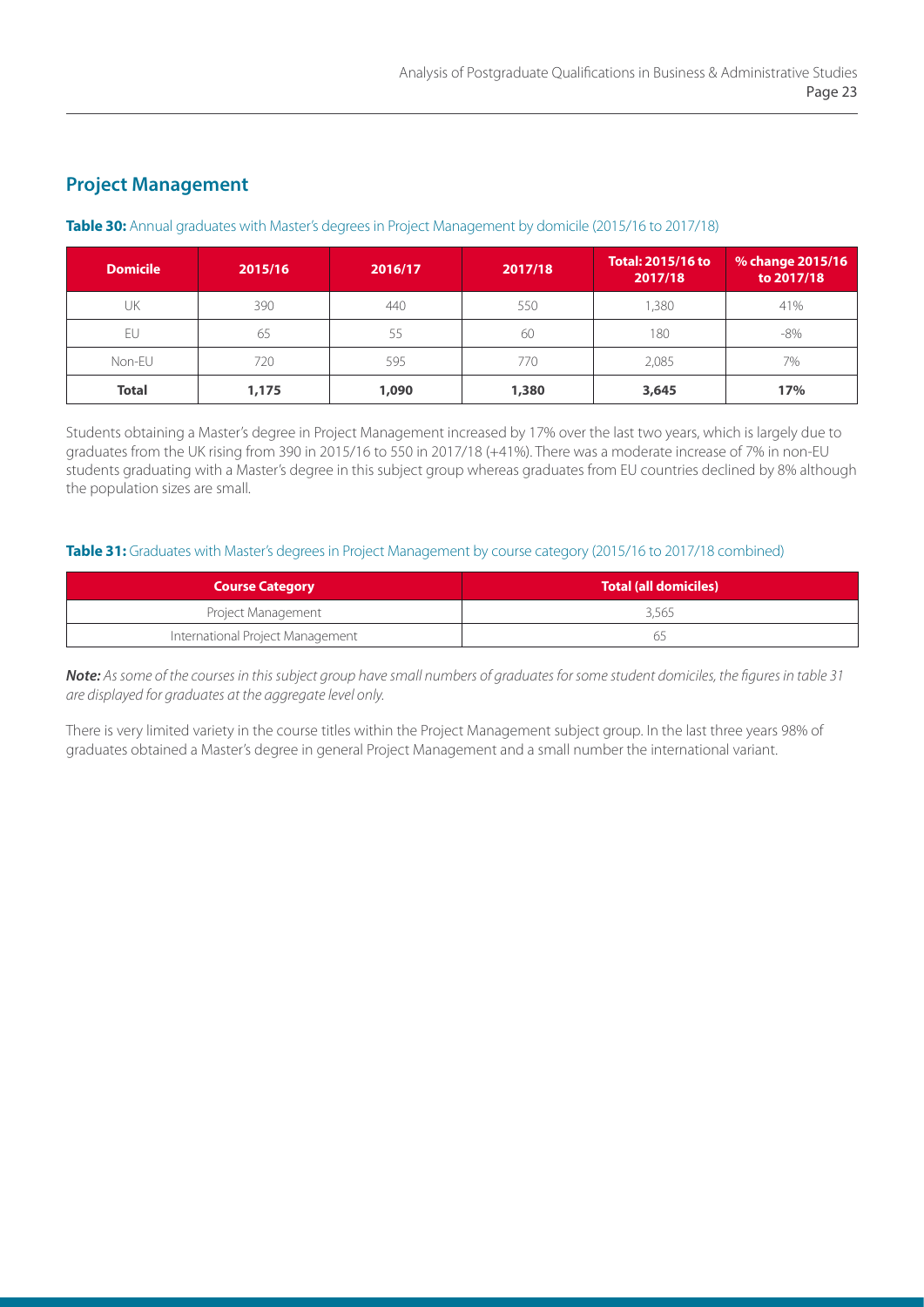# **Supply Chain Management**

#### **Table 32:** Annual graduates with Master's degrees in Supply Chain Management by domicile (2015/16 to 2017/18)

| <b>Domicile</b> | 2015/16 | 2016/17 | 2017/18 | <b>Total: 2015/16 to</b><br>2017/18 | % change 2015/16<br>to 2017/18 |
|-----------------|---------|---------|---------|-------------------------------------|--------------------------------|
| UK              | 190     | 75      | 225     | 590                                 | 18%                            |
| EU              | 160     | 30      | 145     | 435                                 | $-9%$                          |
| Non-EU          | 620     | 580     | 525     | 1,725                               | $-15%$                         |
| <b>Total</b>    | 970     | 885     | 895     | 2,750                               | $-8%$                          |

Between 2015/16 and 2017/18 there was an 8% decline in the number of students attaining Master's degrees in the subject group of Supply Chain Management. This is largely due to a 15% fall in the number of graduates from non-EU countries who comprise the bulk of the students undertaking these courses. Graduates from the UK grew by 18% but this doesn't offset the decline in graduates from non-EU countries.

#### **Table 33:** Graduates with Master's degrees in Supply Chain Management by course category (2015/16 to 2017/18 combined)

| <b>Course Category</b>                | Total (all domiciles) |
|---------------------------------------|-----------------------|
| Supply Chain Management               | 2.065                 |
| International Supply Chain Management | 420                   |
| Operations & Supply Chain Management  | 270                   |

*Note: As some of the courses in this subject group have small numbers of graduates for some student domiciles, the figures in table 33 are displayed for graduates at the aggregate level only.* 

For the combined period of 2015/16 to 2017/18 the majority of graduates from within this subject group obtained a Master's degree in general Supply Chain Management. A minority of 15% graduated with a degree that has an international perspective on the subject but in actual numbers this was quite substantial at 420 graduates over the last three years. An additional 10% obtained a Master's degree that combined Operations and Supply Chain Management (270 graduates).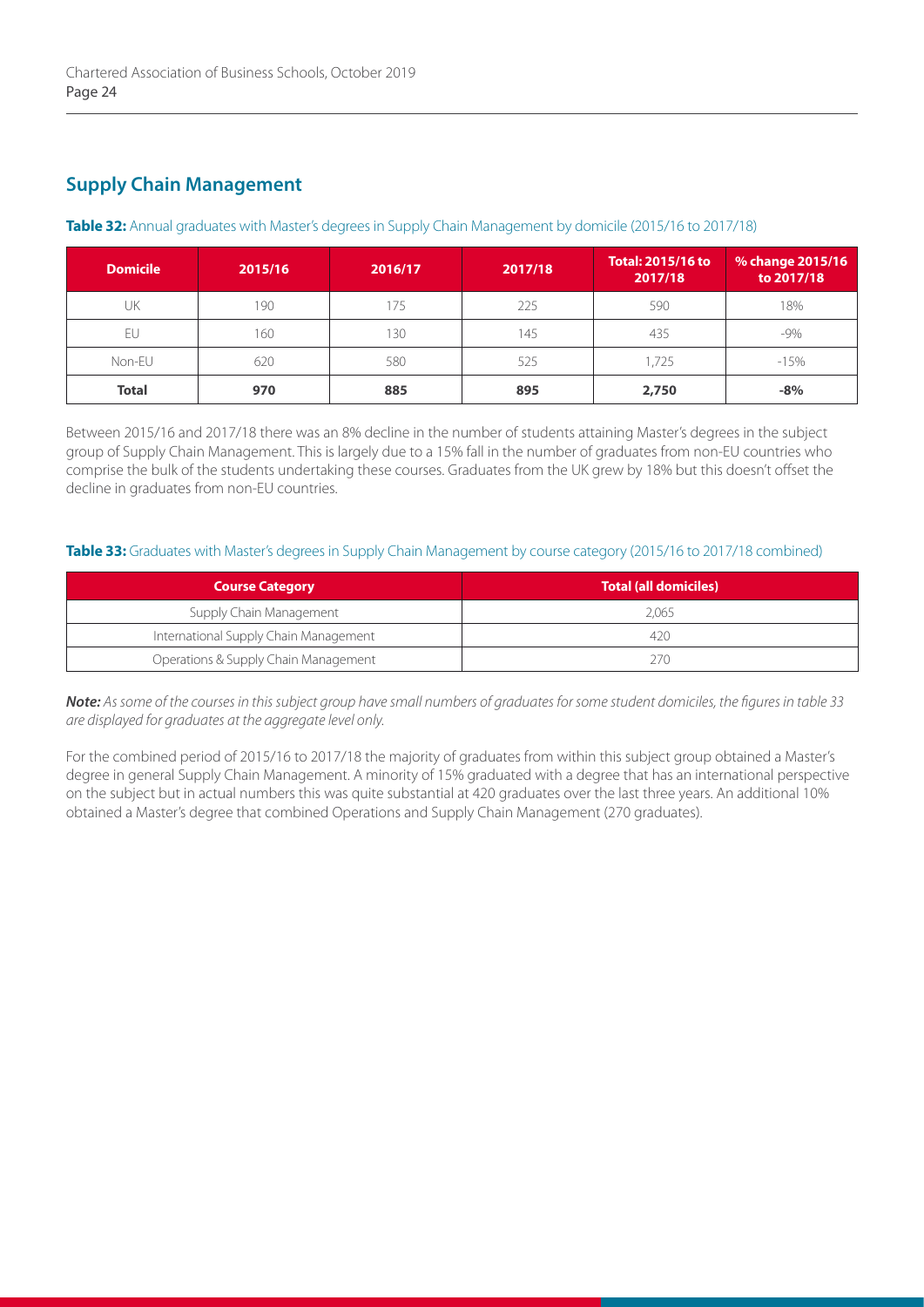# **Combined Subjects**

#### **Table 34:** Annual graduates with Master's degrees with a combination of subject content by domicile (2015/16 to 2017/18)

| <b>Domicile</b> | 2015/16 | 2016/17 | 2017/18 | <b>Total: 2015/16 to</b><br>2017/18 | % change 2015/16<br>to 2017/18 |
|-----------------|---------|---------|---------|-------------------------------------|--------------------------------|
| UK              | 955     | 960     | ,110    | 3,025                               | 16%                            |
| FU              | 835     | 910     | 840     | 2,585                               | 1%                             |
| Non-EU          | 4.425   | 5,240   | 5,435   | 15,100                              | 23%                            |
| <b>Total</b>    | 6,215   | 7,110   | 7,385   | 20,710                              | 19%                            |

Graduates from Master's degrees which combine content from several fields have grown by 19% since 2015/16, accounted for by increases in graduates from non-EU countries (+23%) and the UK (+16%).

#### **Table 35:** Master's degrees which combine subjects: graduates by course category (2015/16 to 2017/18 combined)

| <b>Course Category</b>                  | <b>Notes</b>                                                                                                                                                                                                                                  |        |
|-----------------------------------------|-----------------------------------------------------------------------------------------------------------------------------------------------------------------------------------------------------------------------------------------------|--------|
| Finance & Management Studies            |                                                                                                                                                                                                                                               | 2,660  |
| Finance & other                         | 'Other' includes Climate Change, Data Analytics, Development, Energy, Mathematics,<br>Modelling, Political Economy, Regulation, Shipping, Taxation and Trading.                                                                               |        |
| Finance & Risk Management               |                                                                                                                                                                                                                                               | 1,060  |
| Fconomics & Finance                     |                                                                                                                                                                                                                                               | 980    |
| Management Studies & other              | 'Other' includes Aerospace, Chinese, Digital Business, Diversity Management,<br>Engineering, Geomatics, Music, Public Policy, Publishing, Regeneration, Sociology,<br>Sustainability and Transport Planning.                                  | 815    |
| International Economics & Finance       |                                                                                                                                                                                                                                               | 785    |
| Business & Management & other           | 'Other' includes Building Structures, Engineering, Environmental Engineering,<br>Hydrology, Physics, Soil Mechanics, Sports Policy and Transport Planning.                                                                                    | 740    |
| Marketing & other                       | 'Other' includes Consumption, Culture, Strategy and Sustainability.                                                                                                                                                                           | 515    |
| <b>Business Studies &amp; Economics</b> |                                                                                                                                                                                                                                               | 470    |
| Accounting & Management Studies         |                                                                                                                                                                                                                                               | 435    |
| Others                                  | This category contains 10,790 graduates from an additional 149 different course categories<br>with a variety of subject permutations. As many of these have small numbers of graduates<br>they have been consolidated into a single category. | 10,790 |

*Note: As many of the courses in this subject group have small numbers of graduates for some student domiciles, the figures in table 35 are displayed for graduates at the aggregate level only.* 

In relation to Master's degrees that combine two conventional subjects from Business & Administrative studies within a single course, the most prevalent combination is Finance & Management Studies which produced 2,660 graduates between 2015/16 and 2017/18. More than other subjects within Business & Administrative Studies, Finance exhibits greater diversity in the availability of courses that combine content from other fields, such as Data Analytics, Mathematics and Trading. A total of 1,455 students obtained a Finance Master's degree that combined content from a field that is not closely related to Business & Administrative Studies.

Economics & Finance is also a fairly common permutation accounting for nearly 1,000 graduates in the last three years. Other Master's degrees within Business & Administrative Studies more typically offered in combination with other fields are general Business & Management (740 graduates over the last three years), Management Studies (815) and Marketing (515). The combination courses showing the strongest growth in graduates over the last two years are Finance & Management Studies (+80%), Marketing & other (+67%), International Economics & Finance (+64%) and Economics & Finance (+36%).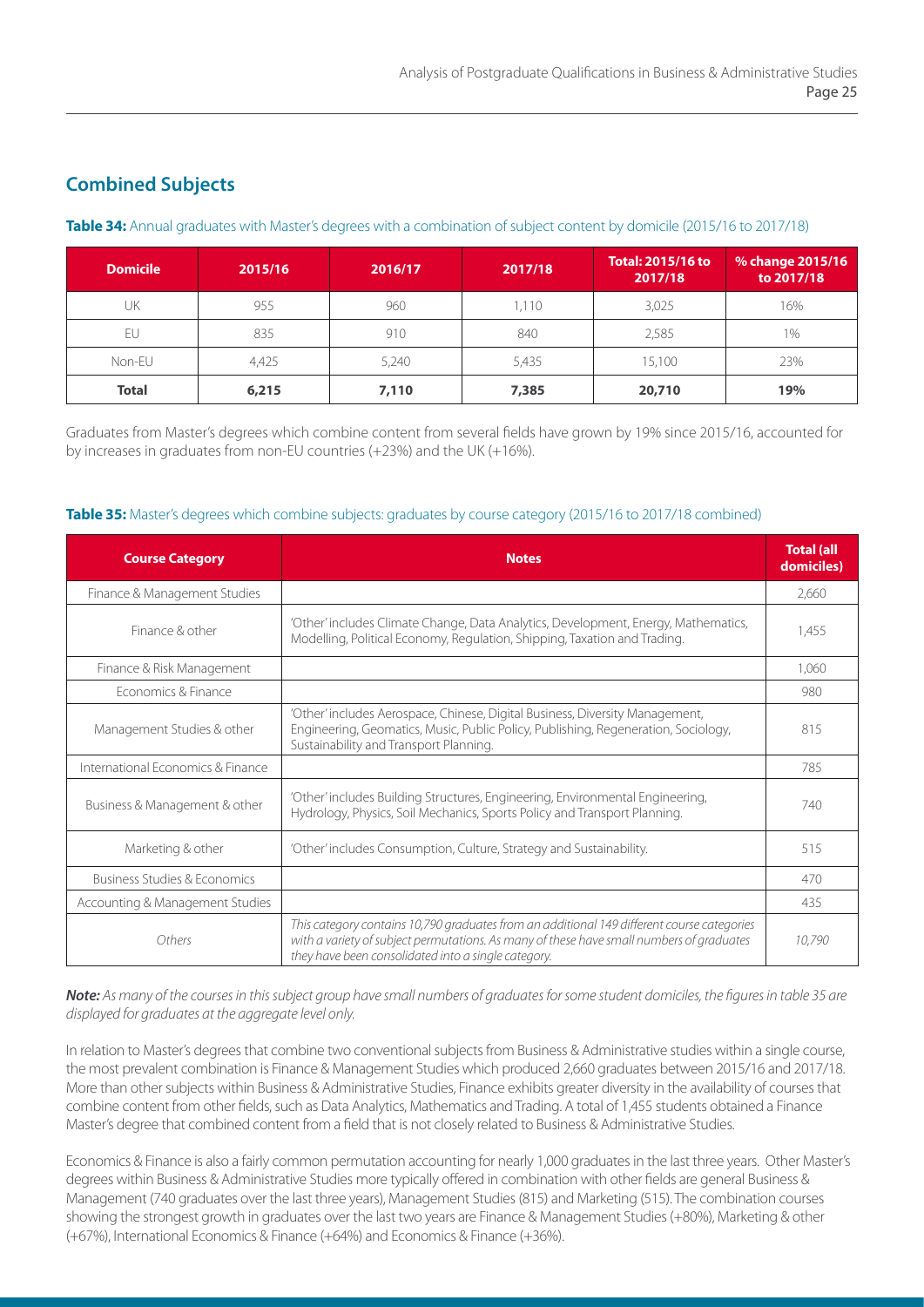## **Other Subjects**

| <b>Domicile</b> | 2015/16 | 2016/17 | 2017/18 | <b>Total: 2015/16 to</b><br>2017/18 | $\%$ change 2015/16<br>to 2017/18 |
|-----------------|---------|---------|---------|-------------------------------------|-----------------------------------|
| UK              | 1,115   | ,100    | ,275    | 3,490                               | 14%                               |
| EU              | 365     | 425     | 500     | 1.290                               | 37%                               |
| Non-EU          | 1,345   | ,560    | ,655    | 4.560                               | 23%                               |
| <b>Total</b>    | 2,825   | 3,085   | 3,430   | 9,340                               | 21%                               |

#### **Table 36:** Annual graduates with Master's degrees in Other Subjects by domicile (2015/16 to 2017/18)

A total of 9,340 students left with a Master's degree in miscellaneous subjects related to Business & Administrative Studies. These subjects recorded comparatively fewer graduates and some are highly specialised. The number of students graduating with Master's degrees in this category grew by one-fifth in the last two years, with growth observed across all three student domiciles. In absolute terms growth was strongest amongst non-EU international students with total graduates in this subject group increasing from 1,345 in 2015/16 to 1,655 in 2017/18 (+23%).

### Table 37: Graduates with Master's degrees in Other Subjects by course category (2015/16 to 2017/18 combined)

| <b>Course Category</b>        | <b>Total (all domiciles)</b> |
|-------------------------------|------------------------------|
| Information Systems           | 665                          |
| Risk Management               | 630                          |
| Creative Management           | 485                          |
| Security & Police Management  | 400                          |
| Sport Management              | 380                          |
| <b>Energy Finance</b>         | 345                          |
| Organisational Psychology     | 295                          |
| <b>Environment Management</b> | 275                          |
| Maritime Operations           | 265                          |
| <b>Engineering Management</b> | 250                          |
| Biotechnology related         | 235                          |
| Executive (non-MBA)           | 230                          |
| Arts Management               | 230                          |
| Oil & Gas related             | 225                          |
| Disaster Management           | 220                          |
| Culture related               | 190                          |
| Technology Management         | 185                          |
| Media Studies                 | 185                          |

| Creative Management & other                                                                                                                                                        | 180   |
|------------------------------------------------------------------------------------------------------------------------------------------------------------------------------------|-------|
| Development Studies                                                                                                                                                                | 170   |
| Charity Management                                                                                                                                                                 | 165   |
| Islamic Banking/Finance                                                                                                                                                            | 155   |
| Information Technology                                                                                                                                                             | 140   |
| <b>Education Management</b>                                                                                                                                                        | 140   |
| <b>Aviation Management</b>                                                                                                                                                         | 130   |
| <b>Energy Management</b>                                                                                                                                                           | 120   |
| Corporate Governance                                                                                                                                                               | 105   |
| Consumer related                                                                                                                                                                   | 105   |
| Procurement                                                                                                                                                                        | 90    |
| Retail Management                                                                                                                                                                  | 90    |
| Others<br>(includes courses on Corporate<br>Social Responsibility,<br>Digital Management, Food,<br>Management Consulting, Quality<br>Management, Sport Marketing<br>and Transport) | 2.070 |

*Note: As many of the courses in this subject group have small numbers of graduates for some student domiciles, the figures in table 37 are displayed for graduates at the aggregate level only.*

There are a diverse range of subjects included in this category but the highest numbers of Master's graduates over the last three years were in Information Systems (665), Risk Management (630), Creative Management (485), Security & Police Management (400) and Sport Management (380).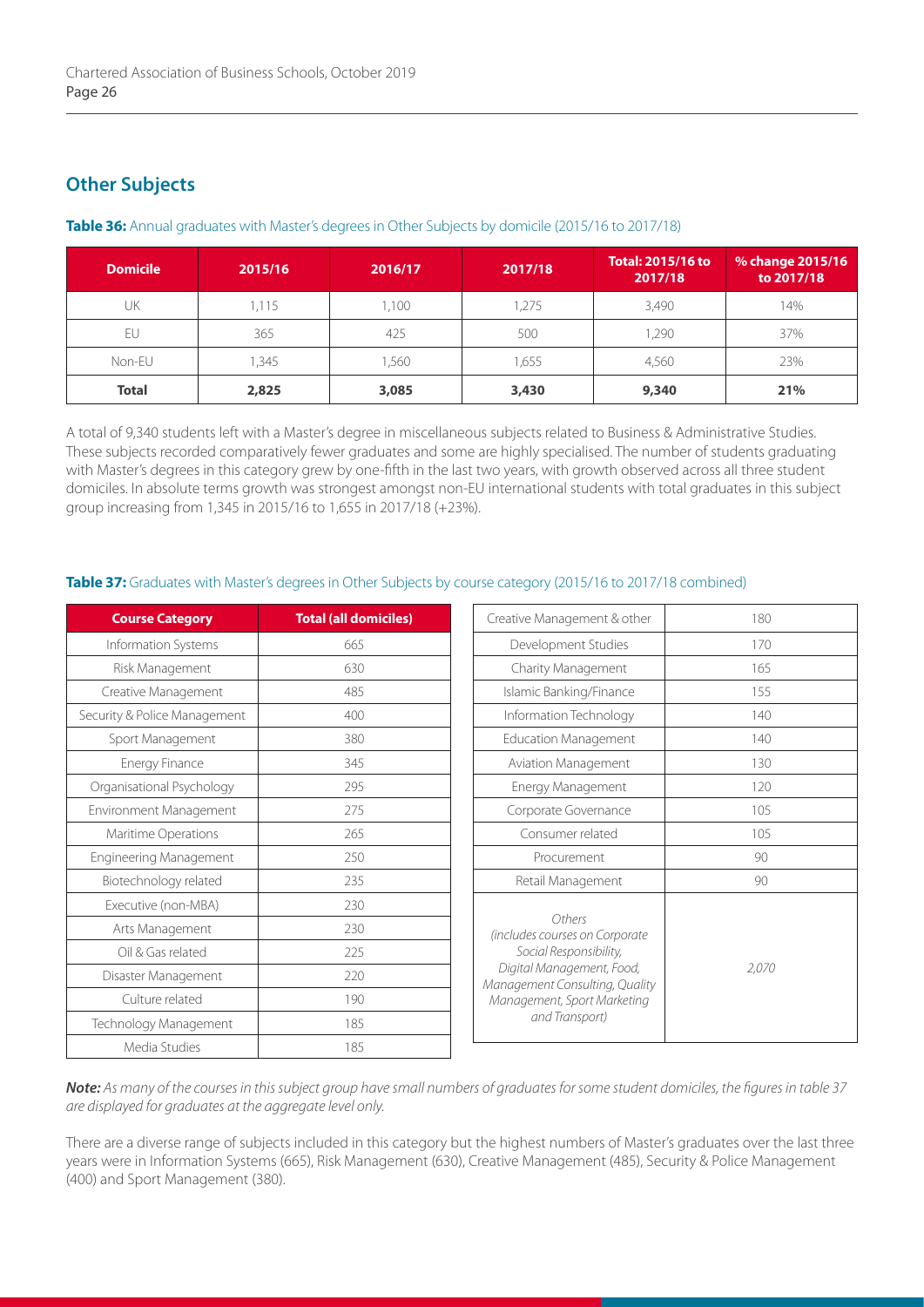# **GRADUATES WITH MASTER'S DEGREES – MODE OF STUDY**

**Figure 4:** Higher Degrees: Proportion of graduates by principal subject area and mode of study (2017/18)<sup>6</sup>



The above graph uses the principal JACS subject area to show the graduates from higher degrees split by full-time and part-time modes of study for the previous academic year. As Master's degrees comprise the bulk of higher degrees the above findings are reflective of students graduating with a Master's degree. Across all subject areas within the overall JACS subject area of 'Business & Administrative Studies', 84% of students obtaining a higher degree did so on a full-time basis and only 16% on a part-time basis.

Several subjects have very low levels of part-time study, notably Finance, (7%), Accounting (8%), and Marketing (8%). Human Resource Management has by far the highest proportion of students graduating with a higher degree obtained through part-time study (30%), followed by Management Studies (21%), Business Studies (17%), and Hospitality, Leisure, Sport, Tourism & Transport (15%).

## **Graduates from Master's degrees – mode of delivery**

In comparison to MBAs the option for online or distance learning appears to be much less prevalent within Master's degrees. As indicated by course title, within the HESA dataset there were 14 Master's degrees available for online study or distance learning, with a total of 55 students obtaining a qualification from these courses during the combined three years of 2015/16 to 2017/18. Compared to the MBAs with online or distance learning, the Master's courses offering these options generally have smaller cohorts of students. It should be noted, however, that there may be other Master's courses within the dataset that offered alternative modes of study but which did not indicate this within the course title.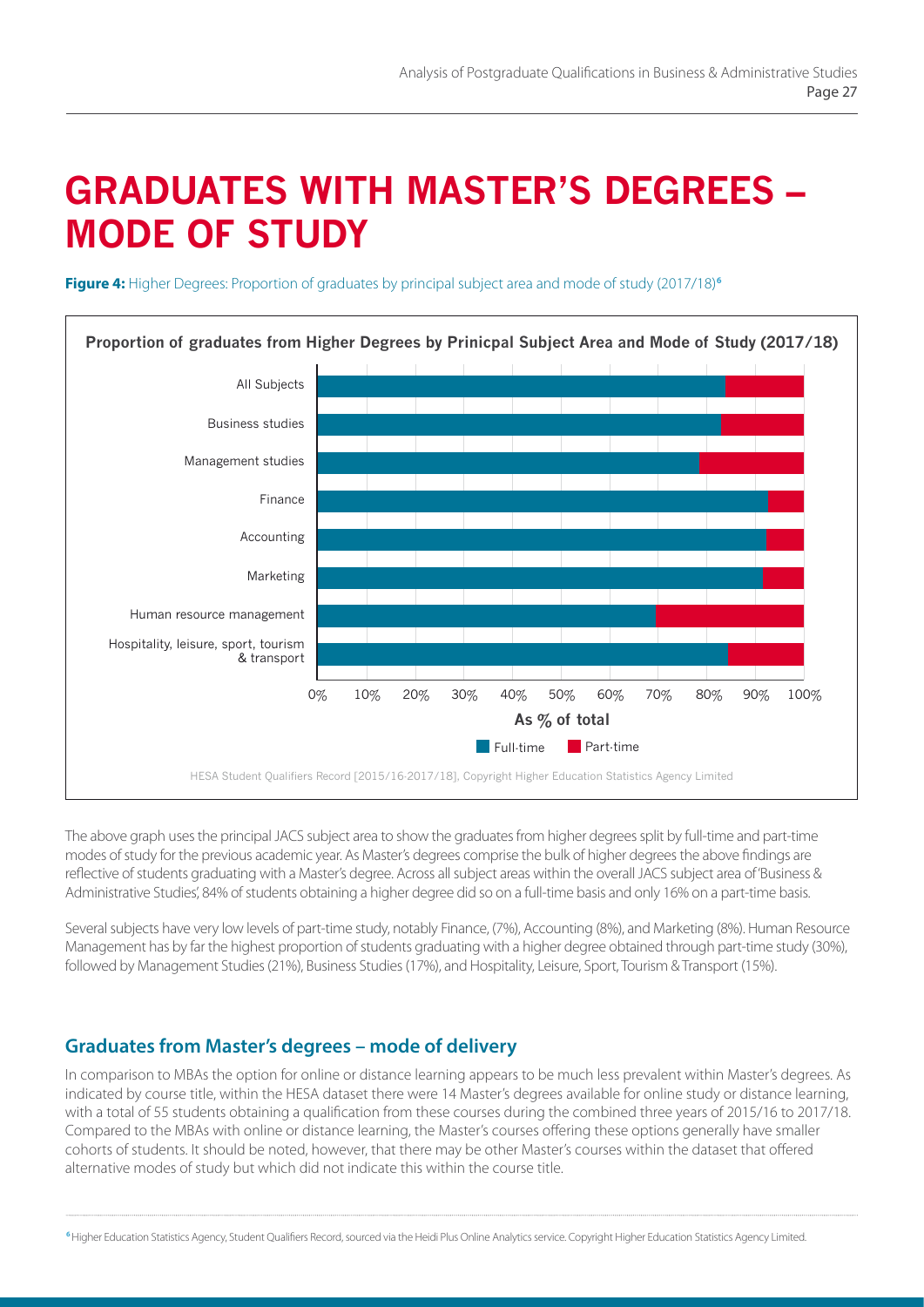# **ANALYSIS OF GRADUATES WITH MBAs**

This section presents findings on graduates from MBA courses over the three year period of 2015/16 to 2017/18 including by student domicile, type of course content, mode of study and mode of delivery**<sup>7</sup>** .

## **Overview of MBA graduates**

| <b>Domicile</b> | 2015/16 | 2016/17 | 2017/18 | <b>Total: 2015/16 to</b><br>2017/18 | % change 2015/16<br>to 2017/18 |
|-----------------|---------|---------|---------|-------------------------------------|--------------------------------|
| UK              | 3,130   | 2,990   | 2,960   | 9,080                               | $-5%$                          |
| EU              | 405     | 360     | 330     | 1,095                               | $-19%$                         |
| Non-EU          | 4.650   | 3,905   | 3,675   | 12,230                              | $-21%$                         |
| <b>Total</b>    | 8,185   | 7,255   | 6,965   | 22,405                              | $-15%$                         |

**Table 38:** Annual graduates from MBA courses by domicile (2015/16 to 2017/18)

Across all three student domiciles the annual graduates from MBA courses declined for two consecutive years between 2015/16 and 2017/18, representing a 15% decline over this period. The fall is particularly sharp for graduates from non-EU countries, with nearly 1,000 fewer students graduating with an MBA in 2015/16 compared to two years previously, a proportional decline of 21%. There was a 19% decline in graduates from the EU, falling from 405 in 2015/16 to 330 in 2017/18. The decline in graduates from the UK was more moderate (-5%). For the three year period of analysis the HESA dataset records 436 unique MBA programmes.

### **Figure 5:** MBAs: % of graduates by domicile (2015/16 to 2017/18)



As a proportion of total MBA graduates non-EU students have declined from 57% in 2015/16 to 53% in 2017/18, whilst UK students have increased from 38% to 42%. The share of MBA graduates from EU countries is unchanged at 5%.

**<sup>7</sup>**The data in this section includes graduates from the M11 course aim code in addition to graduates from the M00 course aim code for Master's degrees where the course title indicated that it was an MBA. For this reason the total of 22.405 is slightly more than the figure of 20.875 recorded against the M11 code in the overview given in table 1.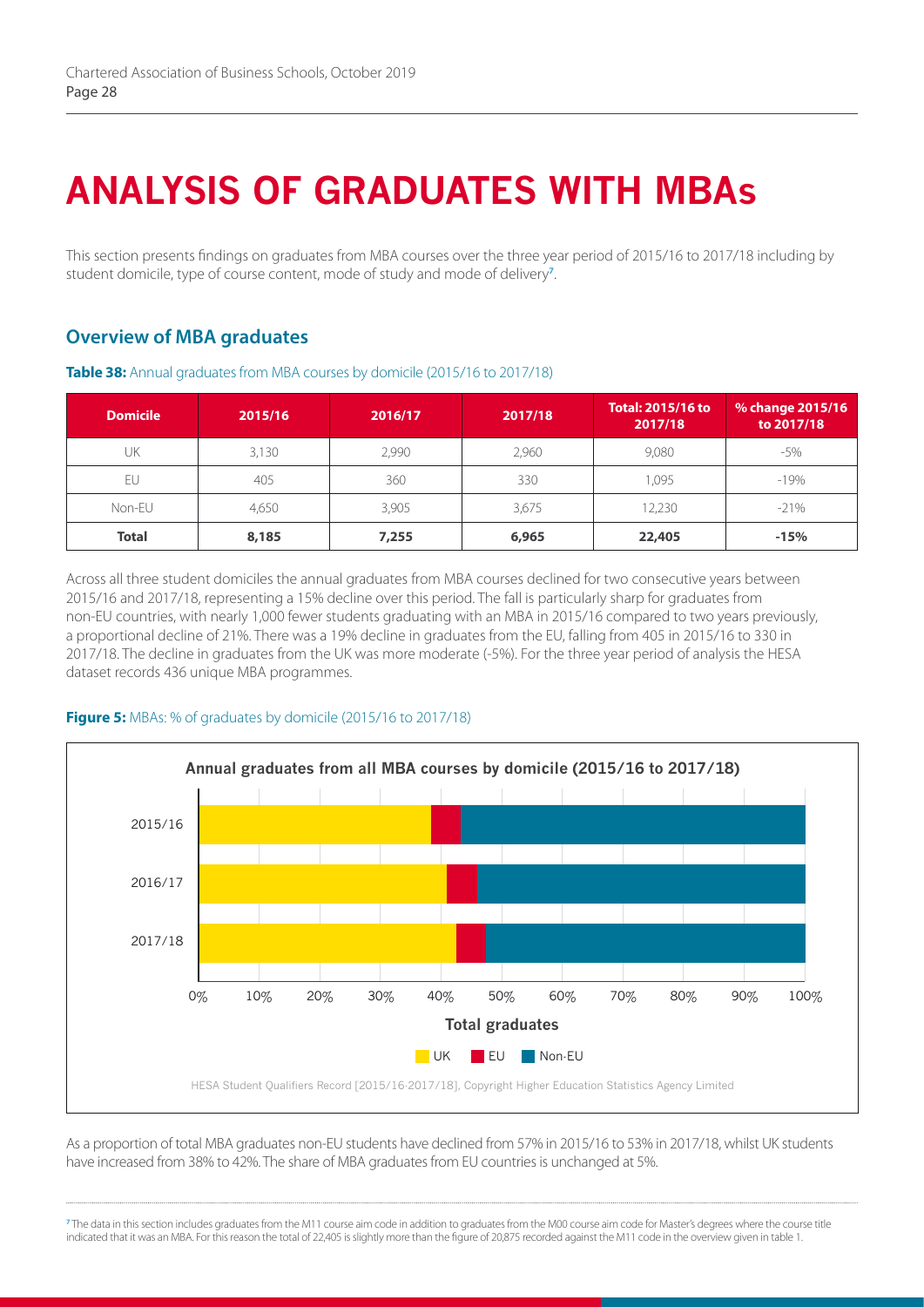

#### **Figure 6:** MBAs: % of graduates by course type (2015/16 to 2017/18 combined)

In the above pie chart is a breakdown of the proportion of MBA graduates from each type of MBA as determined by course title over the last three years combined. Around two-thirds of graduates obtained a general MBA, with the remaining one third split fairly evenly between MBAs with a specialisation in a particular field (13% of all graduates), Executive MBAs (11%), and International MBAs (9%). Some of the Executive MBAs and International MBAs also include a specialisation and more details are provided later in the report.

#### **Table 39:** Number of MBA courses by type (2017/18)

| <b>Course Category</b>   | <b>Total</b> | As % of all MBA courses |
|--------------------------|--------------|-------------------------|
| MBAs with specialisation | 115          | 42%                     |
| MBAs - General           | 101          | 37%                     |
| Executive MBAs           | 34           | 13%                     |
| International MBAs       | 22           | 8%                      |
| <b>Total</b>             | 272          | 100%                    |

During 2017/18 there were 272 unique courses awarding the MBA qualification. The MBAs with a specialisation comprise 42% of courses despite only accounting for 13% of all MBA graduates during this period, indicating that most MBAs with a specialisation produce a small number of graduates. The general MBA courses account for 37% of total courses, but account for a much larger share of MBA graduates at 67%. The Executive MBAs and International MBAs account for 13% and 8%, respectively, of all awarding MBA courses.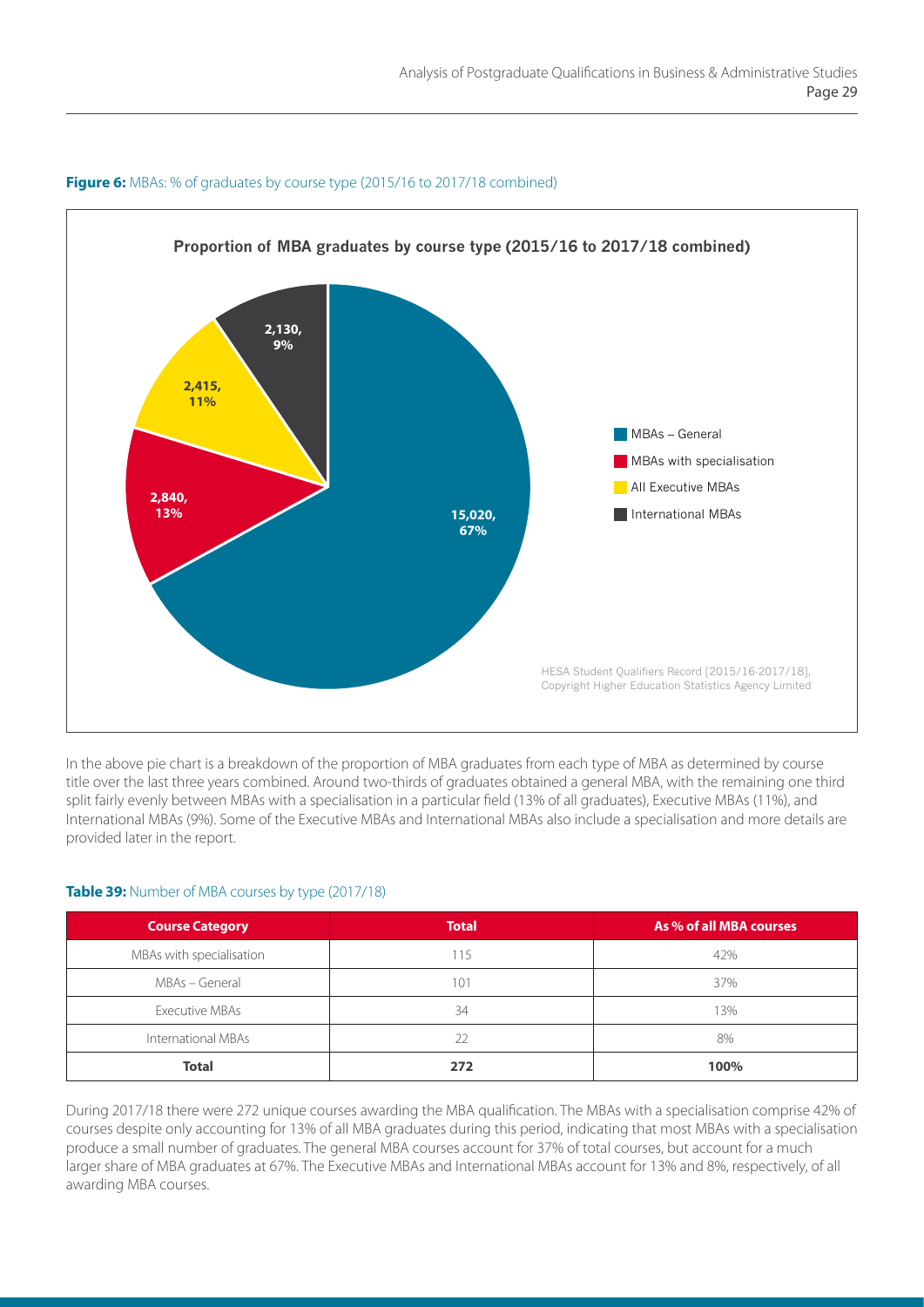## **Graduates from general MBA courses**

| <b>Domicile</b> | 2015/16 | 2016/17 | 2017/18 | <b>Total: 2015/16 to</b><br>2017/18 | % change 2015/16<br>to 2017/18 |
|-----------------|---------|---------|---------|-------------------------------------|--------------------------------|
| UK              | 1.970   | 1,980   | .830    | 5,780                               | $-7%$                          |
| EU              | 255     | 250     | 215     | 720                                 | $-16%$                         |
| Non-EU          | 3,225   | 2,740   | 2,555   | 8,520                               | $-21%$                         |
| <b>Total</b>    | 5,450   | 4,970   | 4,600   | 15,020                              | $-16%$                         |

#### **Table 40:** Annual graduates from general MBA courses by domicile (2015/16 to 2017/18)

The data for graduates from general MBA courses shows a similar trend to the figures for graduates from all MBA types. Across all domiciles the total students graduating with the general MBA has been in a downward trend since 2015/16 and those from non-EU countries account for the bulk of the decline. For UK students the decline in graduates from general MBAs is slightly higher than for all types of MBAs.

## **Graduates from Executive MBA courses**

### **Domicile 2015/16 2016/17 2017/18 Total: 2015/16 to 2017/18 % change 2015/16 to 2017/18** UK | 670 | 585 | 655 | 1,910 | -2% EU | 70 | 55 | 55 | 180 | -21% Non-EU | 85 | 100 | 140 | 325 | 65%

#### **Table 41:** Annual graduates from Executive MBA courses by domicile (2015/16 to 2017/18)

Overall the total graduates from Executive MBA courses has seen moderate growth of 3% over the last two years. By student domicile, however, the picture is mixed, with substantial growth in non-EU students (+65%) offsetting declines in graduates from the UK (-2%) and the EU (-21%). In actual cohort sizes the growth in Executive MBA graduates from non-EU countries is relatively modest with total graduates increasing from 85 in 2015/16 to 140 in 2017/18. Interesting to note is that total Executive MBA graduates from the UK recovered by 12% between 2016/17 and 2017/18 after a 13% fall the previous year.

**Total 825 740 850 2,415 3%**

### **Table 42:** Executive MBAs: % of graduates by domicile (2015/16 to 2017/18)

| <b>Domicile</b> | 2015/16 | 2016/17 | 2017/18 | <b>Total: 2015/16 to</b><br>2017/18 |
|-----------------|---------|---------|---------|-------------------------------------|
| UK              | 81%     | 79%     | 77%     | 79%                                 |
| FU              | 8%      | 7%      | 6%      | 7%                                  |
| Non-EU          | 10%     | 4%      | 16%     | 3%                                  |

The increase in Executive MBA graduates from non-EU countries over the last two years means that this domicile accounted for 16% of all Executive MBA graduates in 2017/18, up from 10% two years ago. Students from the UK still represent the vast majority of Executive MBA graduates but their overall share has fallen by 4% over the last two years. The proportion of graduates from the EU has fallen by 2% over the same period.

Of the 2,415 Executive MBA graduates over the combined period of 2015/16 to 2017/18, there were 110 whose qualification included a specialisation in another subject but most of these had very small cohorts.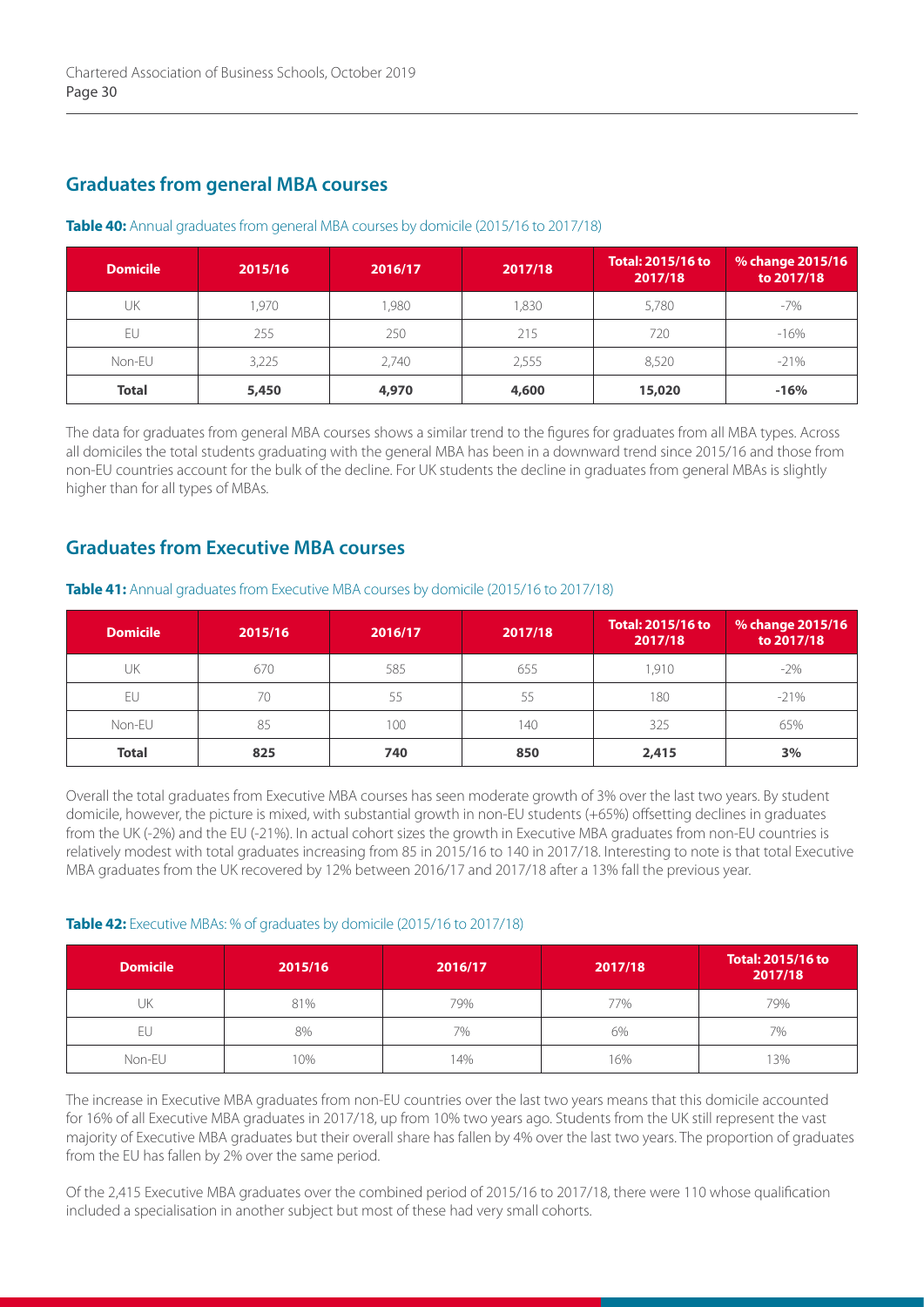## **Graduates from International MBA courses**

#### **Table 43:** Graduates from International MBA courses by domicile (combined period of 2015/16 to 2017/18)

| <b>Domicile</b> | Total: 2015/16 to 2017/18 | As % of total |
|-----------------|---------------------------|---------------|
| UK              | 500                       | 23%           |
| Ft.             | 45                        | 2%            |
| Non-EU          | ,585                      | 74%           |
| <b>Total</b>    | 2,130                     | 100%          |

*Note: The figures in table 43 are displayed in aggregate for the combined three year period as some of the domiciles for this type of course have small numbers of graduates on an annual basis.*

#### **Table 44:** Annual graduates from International MBA courses by domicile (2015/16 to 2017/18)

| <b>Domicile</b> | 2015/16 | 2016/17 | 2017/18 | Total: 2015/16 to<br>2017/18 | % change 2015/16<br>to 2017/18 |
|-----------------|---------|---------|---------|------------------------------|--------------------------------|
| All             | 690     | 750     | 690     | 2,130                        | 0%                             |

The international variant of the MBA accounted for 2,130 graduates over the last three years, with non-EU students comprising around three quarters of the total. The number of graduates in 2017/18 of 690 represents an 8% fall relative to the previous year but is the same total as recorded in 2015/16.

# **Graduates from MBAs with a specialisation**

### **Table 45:** Graduates from MBAs with a specialisation (2015/16 to 2017/18 combined)

| <b>Course Category</b>         | <b>Total (all</b><br>domiciles) | <b>Course Category</b>                                                                  | <b>Total (all</b><br>domiciles) |  |
|--------------------------------|---------------------------------|-----------------------------------------------------------------------------------------|---------------------------------|--|
| MBA - Oil & Gas                | 330                             | MBA - Management                                                                        | 125                             |  |
| MBA - Health & Care Management | 305                             | <b>MBA - Logistics</b>                                                                  | 110                             |  |
| MBA - International Marketing  | 285                             | Others                                                                                  | 1.135                           |  |
| MBA - Finance                  | 210                             | (includes MBAs with a specialisation<br>in International HRM, Football, Project         |                                 |  |
| MBA - HRM                      | 180                             | Management, Energy, Defence, Technology<br>Management, Media, Facilities Management and |                                 |  |
| MBA - Marketing                | 160.                            | Brand Management).                                                                      |                                 |  |

There is significant diversity in the subject content of the MBA courses that include a specialisation. The graduates from this type of MBA are spread across a wide range of courses, including specialisations from both within and outside of the Business & Administrative Studies domain.

From the MBA courses that have a specialisation connected to Business & Administrative Studies, the courses with the highest number of graduates for the combined period of 2015/16 to 2017/18 were those focused on International Marketing (285), Finance (210), HRM (180), Marketing (160), and Management (125).

From those with a non-Business & Administrative Studies specialisation, the largest numbers of graduates were from courses focused on Oil & Gas (330), Health & Care Management (305), and Logistics (110). Within the 'others' category there are several other MBA courses with a niche specialisation, including Football, Energy, Defence, and Technology Management. The graduates obtaining an MBA with a focus on a conventional Business & Administrative Studies subject are higher than those obtaining an MBA with a focus on a non-conventional subject.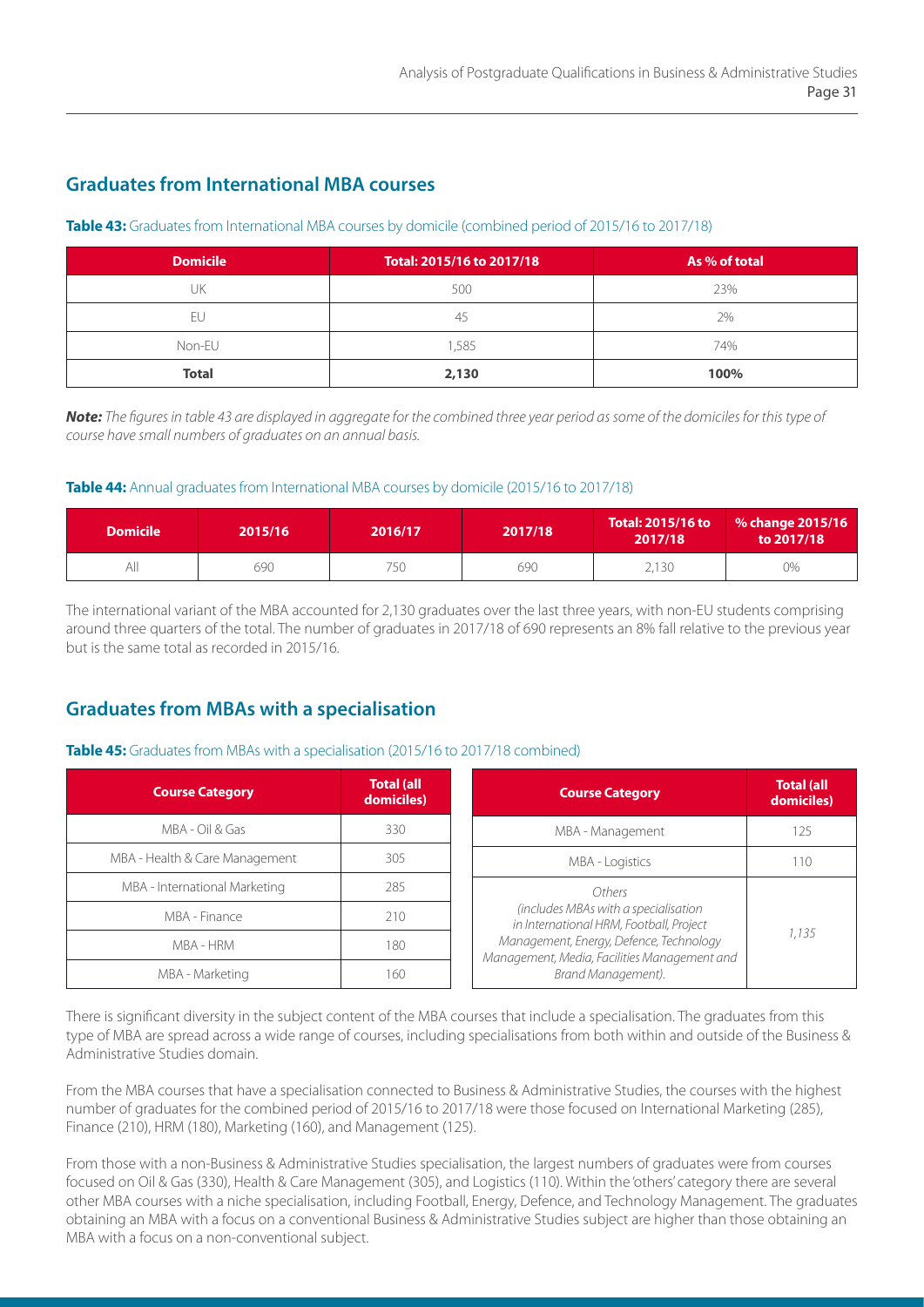## **Graduates with MBAs – mode of study**

#### **Table 46:** Annual MBA graduates by mode of study

| <b>Mode of study</b>   | <b>Domicile</b> | 2015/16 | 2016/17 | 2017/18 | <b>Total 2015/16:</b><br>2017/18 |
|------------------------|-----------------|---------|---------|---------|----------------------------------|
| Full-time              | UK              | 460     | 490     | 685     | 1,635                            |
|                        | EU              | 210     | 205     | 210     | 625                              |
|                        | Non-EU          | 3,755   | 3,040   | 2,940   | 9,735                            |
| <b>Full-time Total</b> |                 | 4,425   | 3,735   | 3,835   | 11,995                           |
| Part-time              | UK              | 2,455   | 2,340   | 2,140   | 6,935                            |
|                        | EU              | 180     | 145     | 115     | 440                              |
|                        | Non-EU          | 645     | 565     | 420     | 1,630                            |
| <b>Part-time Total</b> |                 | 3,280   | 3,050   | 2,675   | 9,005                            |

Since 2015/16 total graduates with MBAs have declined across both full-time and part-time modes of study, reflecting the overall decline in MBA graduates. There is an exception in the case of UK domiciled students where the numbers graduating with an MBA on a full-time basis increased from 460 in 2015/16 to 685 in 2017/18 (+49%). For students from the EU the number of MBA graduates from full-time courses is unchanged since 2015/16 whilst those from part-time courses declined by 36%. The total non-EU students graduating from full-time MBA courses fell by 21% in the last two years and those graduating from parttime courses fell by 35%.

For the combined period of 2015/16 to 2017/18, 57% of MBA graduates (all domiciles) studied on a full-time basis and there were no significant changes on an annual basis. There is, however, significant variation in the proportion of full-time and parttime MBA graduates by domicile, as displayed in the graph below.



#### **Figure 7:** MBAs: % of graduates by mode of study and domicile (2015/16 to 2017/18 combined)

Of the total UK students graduating with an MBA over the last three years, the vast majority did so on a part-time basis (81%), whereas the opposite is the case for non-EU students, with 86% studying on a full-time basis. For MBA graduates from the EU the results are less clear-cut but 59% studied full-time.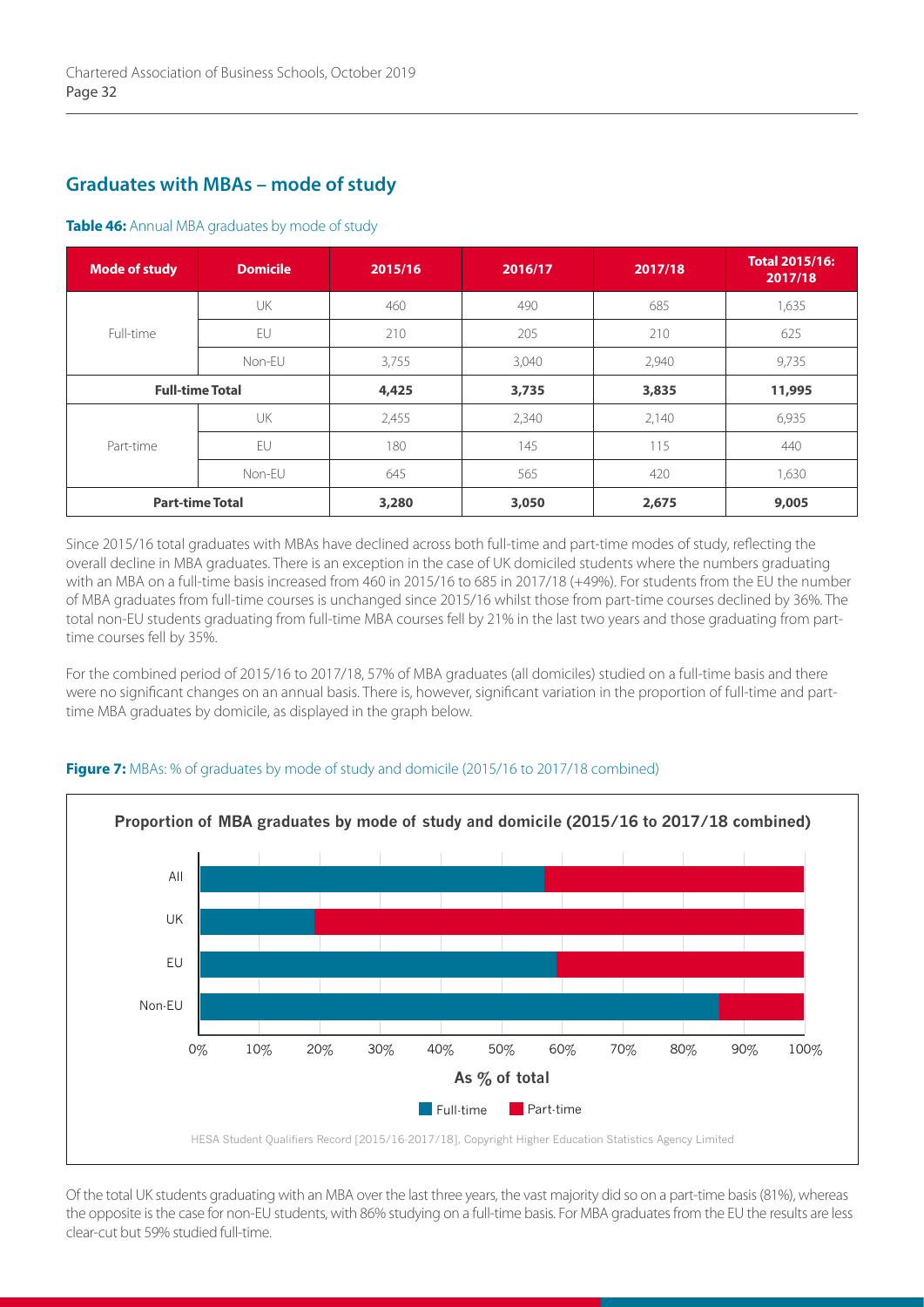## **Graduates with MBAs – mode of delivery**

Within the HESA dataset there were 21 MBA courses with a title that indicated that teaching was delivered either online or via distance learning**<sup>8</sup>** . A total of 645 students graduated with an MBA that used this mode of delivery over the three years of 2015/16 to 2017/18 combined. However, this could be an underestimate as there may be other MBA courses in the dataset that use distance or online delivery but that did not indicate this in the course title.

**<sup>8</sup>**In the case of institutions who deliver their MBAs exclusively online, such as Heriot-Watt and the Open University, we are unable to determine if they are included in the above total as the institution delivering the MBA is not clear from the course titles contained in the dataset.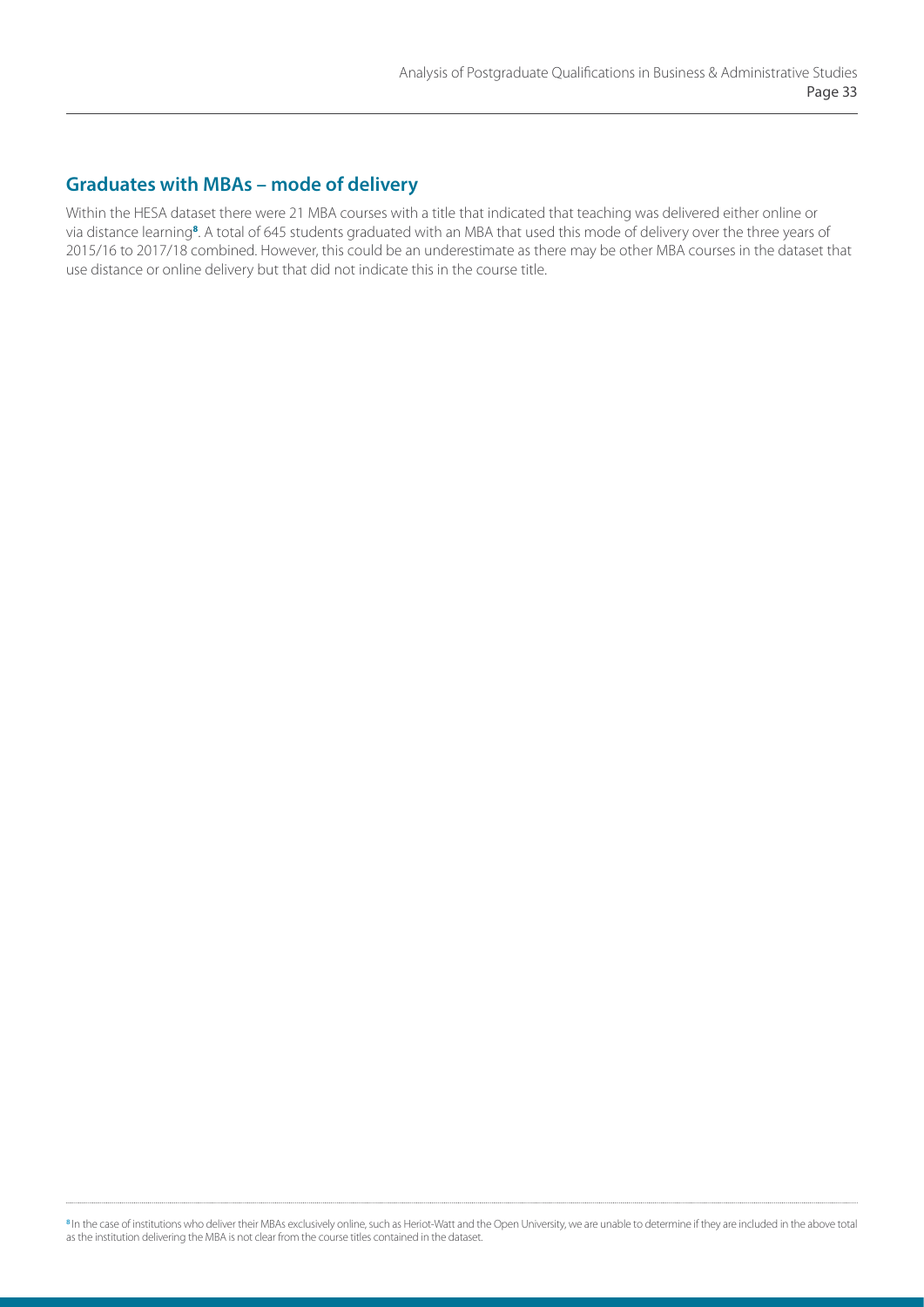# **ANALYSIS OF GRADUATES WITH DOCTORATES**

This section presents findings on graduates obtaining Doctorates within the field of Business & Administrative Studies by general Doctorates and those obtaining Doctorates in Business Administration (DBA) specifically.

## **Graduates with Doctorates - overview**

#### **Table 47:** Graduates by Doctorate type<sup>9</sup>

| <b>Doctorate Type</b> | Total: 2015/16 to 2017/18 | As % of total |  |
|-----------------------|---------------------------|---------------|--|
| Non-DBA               | 3.515                     | 85%           |  |
| $DBA*$                | 605                       | 15%           |  |
| <b>Total</b>          | 4,120                     | 100%          |  |

The number of graduates obtaining a Doctorate that is not a DBA accounted for 85% of Doctorates within the Business & Administrative Studies field over the three year period of 2015/16 to 2017/18. DBAs comprised 15%, highlighting the relatively small market for this qualification.

## **Graduates with Doctorates (excluding DBAs)**

| <b>Domicile</b> | 2015/16 | 2016/17 | 2017/18 | Total: 2015/16 to 2017/18 | % change 2015/16 to 2017/18 |
|-----------------|---------|---------|---------|---------------------------|-----------------------------|
| UK              | 395     | 395     | 405     | 1.195                     | 3%                          |
| EU              | 135     | 35      | 145     | 415                       | 7%                          |
| Non-EU          | 580     | 610     | 705     | .895                      | 22%                         |
| <b>Total</b>    | 1,115   | 1,140   | 1,260   | 3,505                     | 13%                         |

#### **Table 48:** Annual graduates with Doctorates (excluding DBAs) by domicile (2015/16 to 2017/18)

Doctorates (excluding DBAs) in Business & Administrative studies increased by 13% in the last two years, largely due to the number of non-EU graduates growing from 580 in 2015/16 to 705 in 2017/18 (+22%). Over the same timeframe students from the UK and EU graduating with Doctorates increased modestly. For the entire three year period, non-EU students comprised just over half of all graduates with Doctorates, UK students one-third and EU students 12%.

From the Doctorates that were not DBAs, those with the highest numbers of graduates were in subjects related to Accounting & Finance, Business & Management, Finance, and Management Studies. The majority of these Doctorates are noted as being a PhD within the course title.

**<sup>9</sup>**The data in this section includes graduates with Doctorates from the D00 course aim code in addition to graduates from the M00 course aim code for Master's degrees where the course title indicated that it was a DBA. For this reason the total of 4,120 is slightly more than the figure of 3,730 recorded against the D00 code in the overview given in table 1.

\*Some caution is warranted in interpreting this data as the limited extent of DBA provision means that the annual totals of students obtaining the qualification can vary quite significantly from year to year. For the three year period of analysis the HESA dataset records 40 unique DBA programmes.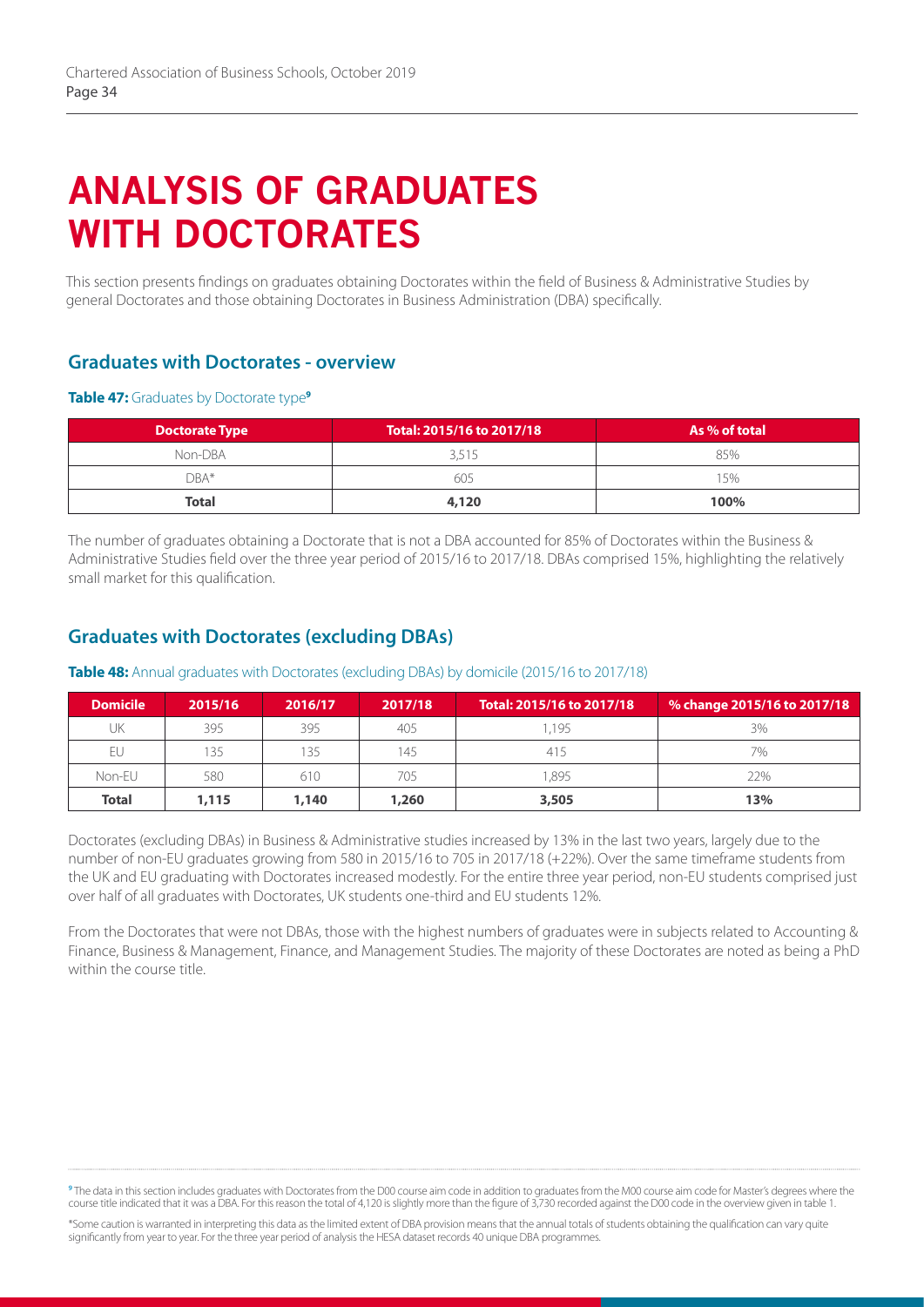## **Graduates with DBAs**

#### **Table 49:** Annual graduates from DBA courses - all students (2015/16 to 2017/18)

| <b>Domicile</b> | 2015/16 | 2016/17 | 2017/18 | Total: 2015/16 to 2017/18 | % change 2015/16 to 2017/18 |
|-----------------|---------|---------|---------|---------------------------|-----------------------------|
| ΑIΙ             | 210     | 305     | 90*     | bU:                       |                             |

*Note: As the DBA has small numbers of graduates for some student domiciles, the figures in table 49 are displayed for graduates at the aggregate level only.* 

A total of 605 students obtained a DBA across the three year period of 2015/16 and 2017/18, but on an annual basis the number of graduates declined from 305 in 2016/17 to 90 in 2017/18 (-70%). The number of graduates in the most recent year is also 57% less than in 2015/16.